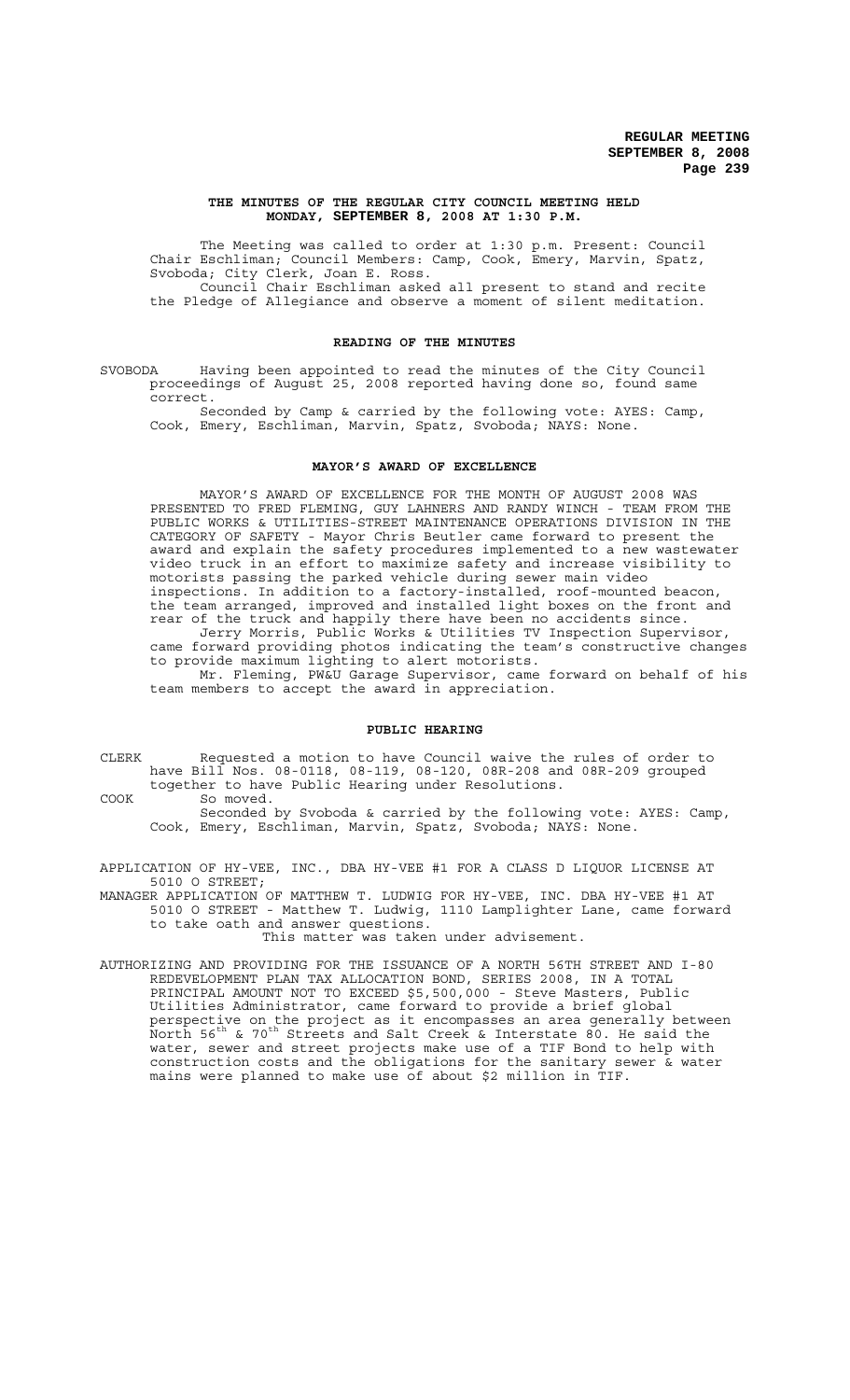Mike Eckert, Civil Design Group, came forward to state this project is a combination of Capital Improvement dollars and now Tax Increment Financing dollars. He said the sewer main will extend from Alvo Road up to Arbor Road serving a number of existing businesses and provide sewer up to the North Bluff Employment Center, currently marketed by the City. In answer to Council questions about the project history, he stated the Blight Study was approved in June 2006, and the 15-year clock to collect the tax increment started in 2007. He stated as these are developer-purchased bonds, the first stage will be the sewer line from Alvo to Arbor. Mr. Eckert said developers will not get ahead of themselves doing only projects as they know they have enough increment for.

Lauren Wismer, Gilmore & Bell Bond Counsel, 1248 O Street, Suite 710, came forward to explain the ordinance amendments in the following way: 1) in addition to allowing the developers to purchase the tax increment bonds, it also allows a third party, mutually agreed by the City & Developer, to purchase the bonds; 2) make sure when bonds are issued it is in the amount of the lesser of the costs of the improvements made or the available increment. He said determined by the City, the bonds can be issued from time to time. In explanation of the third party, he said a financial institution may potentially be the owner of the bonds. He clarified when offering securities to the public the 80% is a good guideline; in this instance the amount may go over 80% dependent upon the comfort level, sophistication of the purchaser and their willingness to assume risk as the bonds are paid out of the tax increment.

This matter was taken under advisement.

VACATION 08003 - VACATING THE NORTH/SOUTH ALLEY BETWEEN N. 60TH STREET AND N. 61ST STREET NORTH OF SEWARD AVENUE - Randall Eliker, 620 S. 25<sup>th</sup> St., came forward to explain the reason for the vacation and request that the

alley approach be retained for City and private use. Aileen Eliker, 5045 Holdrege St., property owner, came forward in

support of the alley vacation. Chad Blahak, Public Works & Utilities, came forward to state in

special circumstances, a property owner can buy an entire vacation so as to retain an existing drive approach.

In rebuttal, Mr. Eliker came forward to state the adjoining property owner installed a chain-link fence up to and signed off on ownership of their half of the alley.

Marvin Krout, Director of Planning, came forward to explain that Urban Development valued the property at \$100, which was paid and placed on file with the City Clerk prior to scheduling on the City Council agenda.

Clint Thomas, Urban Development - Real Estate Division, came forward to clarify that the property was valued at 15 cents per square foot with a minimum payment of \$100, or in full at about \$400. Due to new information, Mr. Eliker was allowed to come forward in final rebuttal to state he would pay the \$400.

This matter was taken under advisement.

- COMP. PLAN CONFORMITY 08019 DECLARING APPROXIMATELY 4,511 SQUARE FEET OF CITY OWNED PROPERTY GENERALLY LOCATED AT SOUTH 1ST STREET AND L STREET (348 S. 1ST STREET) AS SURPLUS;
- COMP. PLAN CONFORMITY 08020 DECLARING APPROXIMATELY 3,588 SQUARE FEET OF CITY OWNED PROPERTY GENERALLY LOCATED AT SOUTH 5TH STREET AND G STREET (447 G STREET) AS SURPLUS;
- COMP. PLAN CONFORMITY 08021 DECLARING APPROXIMATELY 12,200 SQUARE FEET OF CITY OWNED PROPERTY GENERALLY LOCATED AT NORTH 23RD STREET AND P STREET AS SURPLUS - Steve Werthmann, Urban Development, came forward to state these three properties are unbuild-able due to either lot dimensions or easements and it would be to the City's benefit to return them to the tax rolls. He said the reason for the surplus of 348 S.  $1^\text{st}$  and 447 G would be to ready them to be sold to potential buyers when the time comes; their value being minimal as they are in the floodplain. He said  $23<sup>rd</sup>$  & P will be sold to NeighborWorks as part of their Antelope Village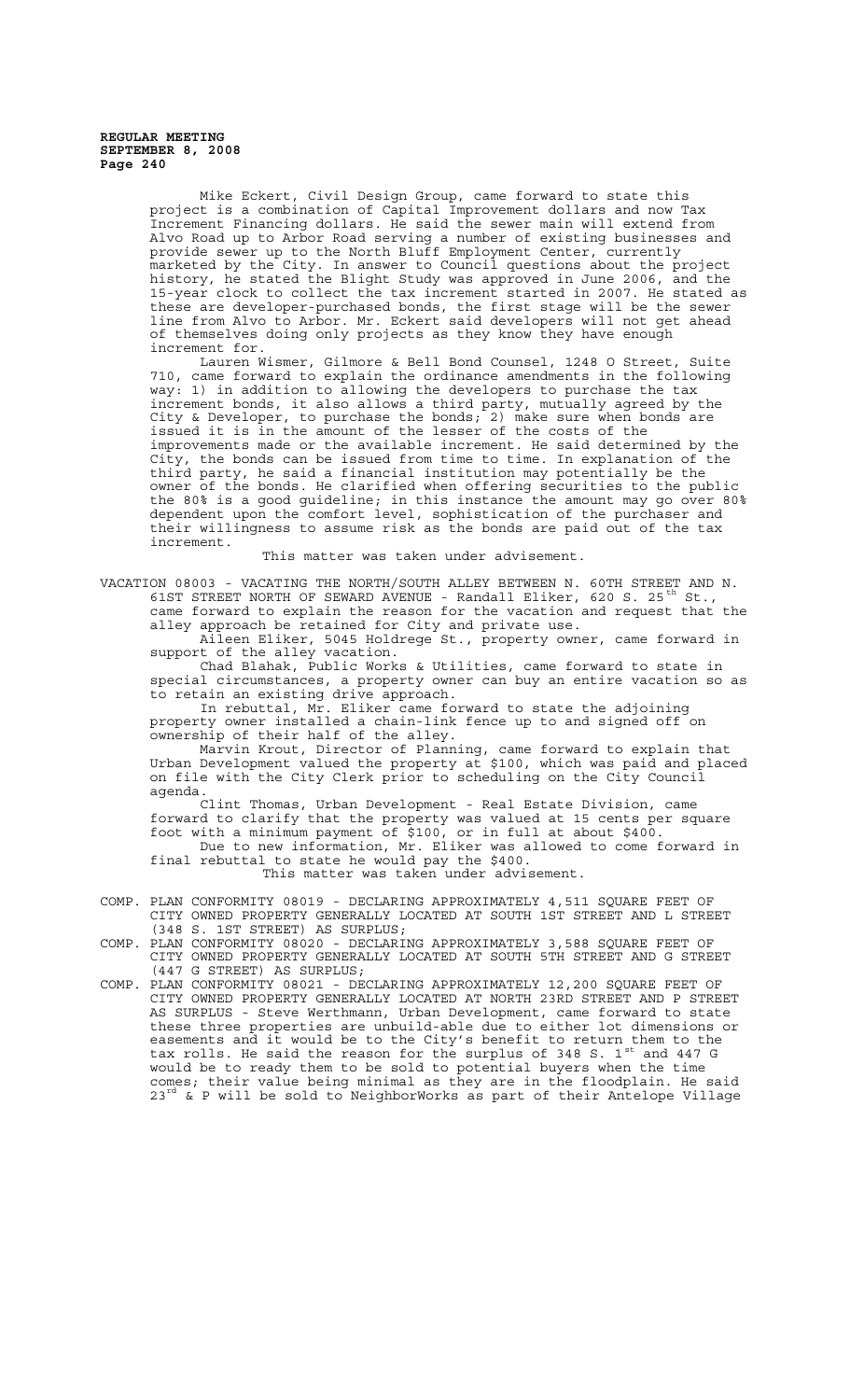project. In answer to a Council question on value, Mr. Werthmann responded the City would prefer not to create a ceiling on price as it would affect negotiations with interested individuals. He agreed with Council that a Community Garden on  $1^{st}$  Street is a possibility.

Michael Snodgrass, NeighborWorks-Lincoln, came forward to state the Antelope Village Project is projected to be a mixed-use, mixedincome housing development with possible placement of their office parking lot on the unbuild-able property. He said if the final piece is successfully acquired they would consolidate their north/south offices into one, provide small retail space immediately adjacent and build condos above. Mr. Snodgrass said increasing home-ownership into the neighborhood will be a stabilizing force along O Street,  $17^{\rm th}$  to  $27^{\rm th}$ Streets.

Mark Hunzeker, 600 Wells Fargo Center, 1248 O Street, came forward representing KTR Development, LLC, owner of the property immediately to the east of this parcel since 1995 and another parcel in 1997. He said that only recently were they made aware of the declaration of surplus and his client would like an opportunity to be a party to the negotiations to purchase this property and incorporate it into a project of their own.

Tom Shriner, Member of KTR Development, LLC, 1501 N. 57<sup>th</sup> St., came forward to state their interest has grown in the area as the Antelope Valley Project has progressed. He expressed disappointment that as an adjoining property owner along an adjoining line of 142 feet, they were never notified of the declaration of surplus.

Marvin Krout, Director of Planning, came forward to state that the Planning Commission does not do notification but plays a role to determine that surplussing the property is consistent with the comprehensive plan. He continued to state that upon that determination, Urban Development plays a role in requesting it to be surplus property following their policy of notification.

Mr. Werthmann came forward to answer Council questions stating that they do not proceed with the surplus process until approached by an interested party. He said that regarding this property, through the years their Department has only received several requests from NeighborWorks-Lincoln. He said he was not aware of another interested party.

David Landis, Director of Urban Development, came forward to state that there is no uniform practice but he assured the Council that a discussion can be held with both parties for comparison and contrast. He said his Department's goal is to make the most efficient, effective contribution to the fabric of Lincoln that they can, whether that be monetary, the use of the property, or its ability to synergize other functions and contributions. In answer to a question about another comparable resource in Antelope Valley, he stated the City owns property across the channel at 19<sup>th</sup> & Q Street. He clarified as with any land sale over \$10,000, it would have to come back to the Council for approval. In summary, Mr. Landis said he would commit to meet with any interested party who wanted to make a presentation on what ultimate distribution of the land would serve community interests.

John V. Hendry, City Attorney, came forward to clarify that due to interest, both parties may discuss purchase of this surplus property. Mr. Hendry said although the ordinances themselves do not convey a sale to one party, he noted on page 3 paragraph 4 of the report, there is a comment referring to NeighborWorks-Lincoln.

This matter was taken under advisement.

MISC. 08009 - AMENDING THE CITY OF LINCOLN DESIGN STANDARDS TO ADOPT NEW DESIGN STANDARDS FOR OUTDOOR LIGHTING BY REPEALING CHAPTER 2.30 - STREET LIGHTING DESIGN STANDARDS; BY REPEALING SECTION 8 OF CHAPTER 3.00, ENVIRONMENTAL PERFORMANCE STANDARDS FOR B-2 PLANNED NEIGHBORHOOD BUSINESS DISTRICT, B-5 PLANNED REGIONAL BUSINESS DISTRICT, I-3 INDUSTRIAL PARK DISTRICT, I-3 EMPLOYMENT CENTER DISTRICT AND O-3 OFFICE PARK DISTRICT; BY REPEALING SECTION 3.8, PERFORMANCE STANDARDS FOR OUTDOOR NIGHT TIME LIGHTING, OF CHAPTER 3.45, DESIGN STANDARDS FOR PARKING LOTS; BY REPEALING SECTION 5, OUTDOOR RECREATIONAL LIGHTING, OF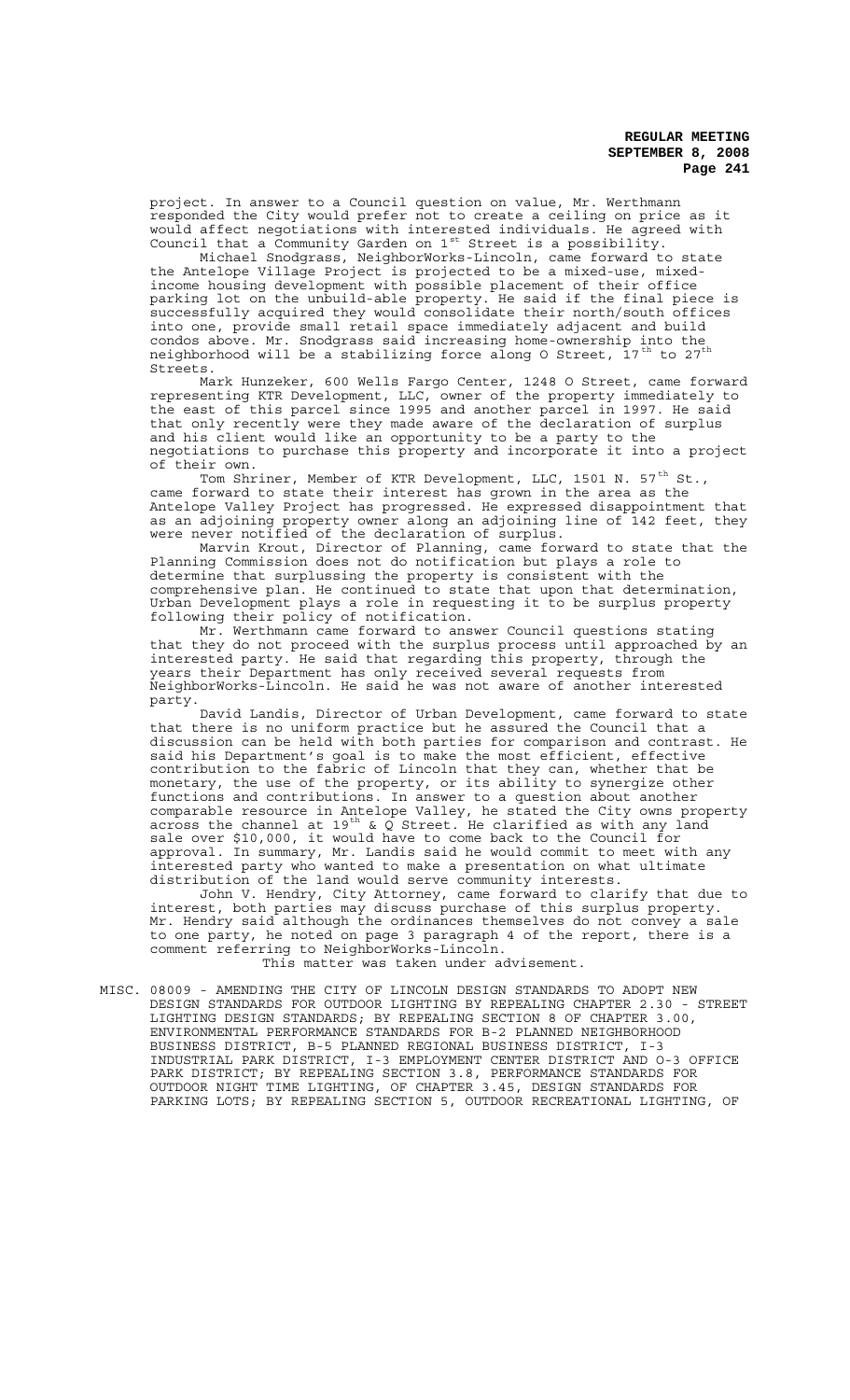CHAPTER 3.55, DESIGN STANDARDS FOR RECREATIONAL FACILITIES; BY AMENDING CHAPTER 3.100, DESIGN STANDARDS FOR OUTDOOR LIGHTING, TO DELETE EXISTING PROVISIONS AND TO ADOPT GENERAL PROVISIONS IN SECTION 1, MATERIALS AND METHODS OF INSTALLATION IN SECTION 2, DEFINITIONS IN SECTION 3, CLASS I LIGHTING (GENERAL) PROVISIONS IN SECTION 4, CLASS II LIGHTING (ACCENT/DECORATIVE) PROVISIONS IN SECTION 5, CLASS III LIGHTING (STREET LIGHTING) PROVISIONS IN SECTION 6, CLASS IV LIGHTING (OUTDOOR RECREATIONAL FACILITIES) PROVISIONS IN SECTION 7, CLASS V LIGHTING (SALT CREEK TIGER BEETLE ENVIRONS) PROVISIONS IN SECTION 8, LIGHT TRESPASS AND GLARE IN SECTION 9, SUBMISSION OF PLANS AND EVIDENCE OF COMPLIANCE IN SECTION 10, INSTALLATION IN SECTION 11, PERMANENT EXEMPTIONS IN SECTION 12, AND TEMPORARY EXEMPTIONS IN SECTION 13;

CHANGE OF ZONE 08039 - AMENDING TITLE 27 OF THE LINCOLN MUNICIPAL CODE RELATING TO ZONING BY AMENDING SECTION 27.41.030 TO REQUIRE LIGHTING ASSOCIATED WITH THE STORAGE OF VEHICLES FOR SALE AND RESALE IN THE FRONT YARD TO COMPLY WITH THE DESIGN STANDARDS FOR OUTDOOR LIGHTING; AMENDING SECTION 27.43.030 TO REQUIRE LIGHTING IN THE FRONT YARD ASSOCIATED WITH AUTOMOBILE SALES AND REPAIR, BUT NOT INCLUDING VEHICLE BODY REPAIR SHOPS, TO COMPLY WITH THE DESIGN STANDARDS FOR OUTDOOR LIGHTING; AMENDING SECTION 27.63.130 TO REQUIRE OUTDOOR LIGHTING FOR RECREATIONAL FACILITIES TO COMPLY WITH THE DESIGN STANDARDS FOR OUTDOOR LIGHTING; AMENDING SECTION 27.63.170 TO DELETE A REDUNDANT PROVISION REQUIRING ANY LIGHTING FACILITY FOR PARKING LOTS PERMITTED BY SPECIAL PERMIT IN THE R-1 THROUGH R-8 DISTRICTS AND IN THE O-2 DISTRICT TO COMPLY WITH ADOPTED DESIGN STANDARDS; AMENDING SECTION 27.67.100 TO REQUIRE LIGHTING FOR PARKING LOTS TO COMPLY WITH THE DESIGN STANDARDS FOR OUTDOOR LIGHTING; AND REPEALING SECTIONS 27.41.030, 27.43.030, 27.63.130, 27.63.170 AND 27.67.100 OF THE LINCOLN MUNICIPAL CODE AS HITHERTO EXISTING - Marvin Krout, Director of Planning, came forward to state that the amendments consolidate the design standards in one place and close gaps in lighting standards taking cost into account, dealing with safety & security, preventing glare & trespass, minimizing energy & light pollution. He said clarifying definitions and updating standards will result in a reduction of public hearings created by special permits. The amendment process included the services of Olsson Associates as technical consultants and the Department developed the creation of a broad-based committee that met for lively discussions over two dozen times for an extended period. In answer to questions, Mr. Krout explained there is a split responsibility with LES reviewing street lighting and Building & Safety being responsible for private issues. He reported LES recommended and adopted into the standards a reduction of 70% of the IESNA standards to conserve energy and reduce cost to the City. He said a 70% reduction is adequate while most communities do not reduce and therefore adhere to the IESNA standard.

Coby Mach, LIBA, came forward in support of the new lighting standards but requested that the City be open to suggestions if amendments are needed in the future.

Brian Sivill, 7206 Walker Ave., President of the Prairie Astronomy Club, came forward to express appreciation for changes that allow for a darker sky.

Erik Hubl, Supervisor at Hyde Memorial Observatory, came forward in support of the amendment text and expressed appreciation for the control of light pollution and excessive loss of light directed upward. This matter was taken under advisement.

AUTHORIZING THE EXECUTION AND DELIVERY OF THE LANCASTER COUNTY CORRECTIONAL FACILITY JOINT PUBLIC AGENCY AGREEMENT AND RELATED DOCUMENTS - Lauren Wismer, Gilmore & Bell, Bond Counsel, came forward to respond to questions of accountability by stating that the Joint Public Agency Act was enacted by the Legislature to permit cooperation by public agencies to their mutual benefit and further requires that representatives of the participating public agencies have representatives on the governing body of the agency that are elected representatives. He feels elected officials are a closer connection and there is supervision and diligence by the appointing agencies.

This matter was taken under advisement.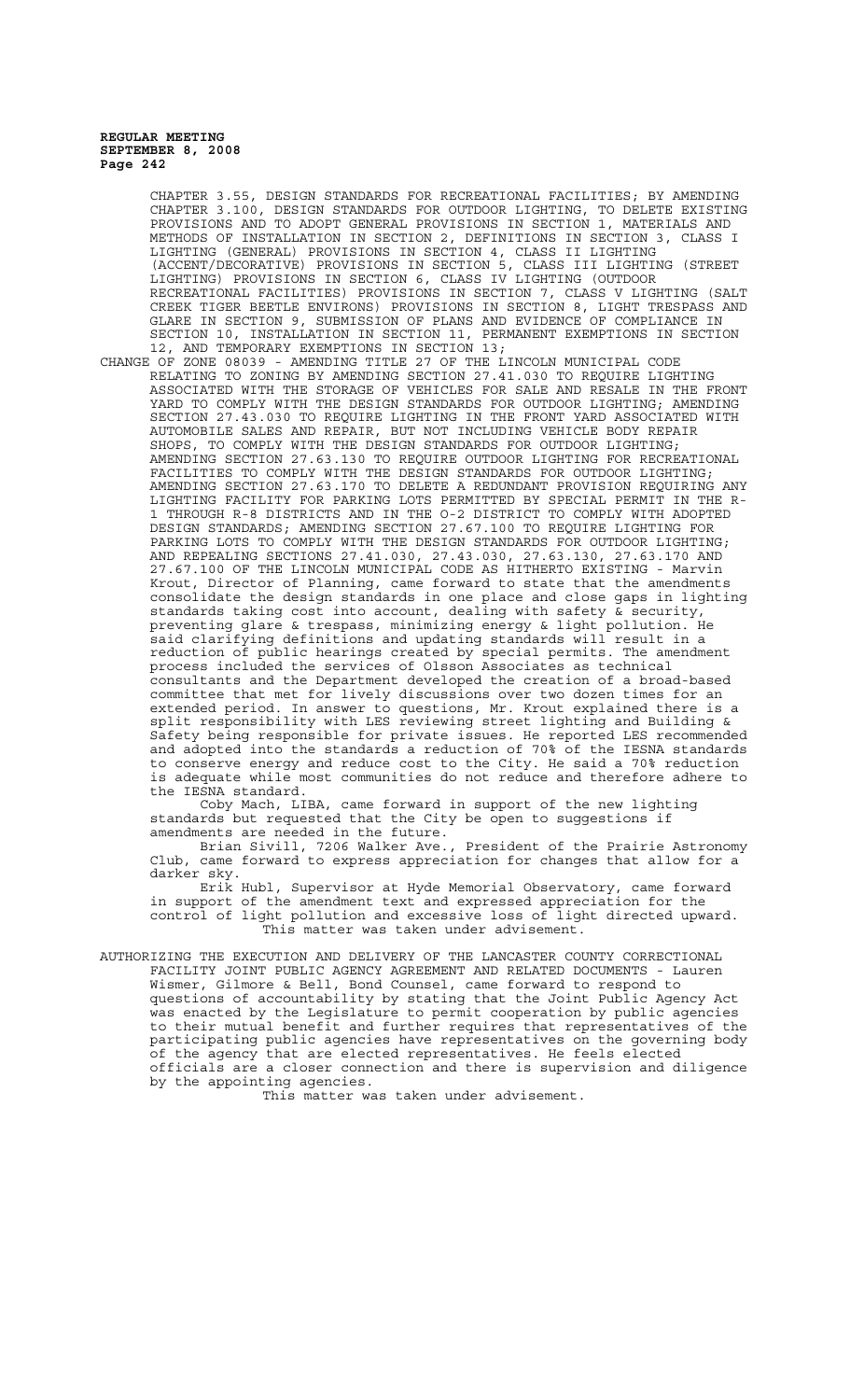DECLARING THE OFFICIAL INTENT OF THE CITY TO REIMBURSE CERTAIN EXPENSES IN CONNECTION WITH THE PURCHASE OF A LONG TERM GROUND LEASE AND THE INSTALLATION OF STREETS AND INFRASTRUCTURE FOR THE PEROT SYSTEM REDEVELOPMENT PROJECT LOCATED IN THE UNIVERSITY OF NEBRASKA TECHNOLOGY PARK FROM THE PROCEEDS OF CITY OF LINCOLN TAX INCREMENT FINANCING BONDS;

APPROVING THE CITY OF LINCOLN REDEVELOPMENT AGREEMENT (PEROT SYSTEMS PROJECT) BETWEEN THE CITY AND KDC-LINCOLN INVESTMENTS ONE LLC RELATING TO THE REDEVELOPMENT OF PROPERTY GENERALLY LOCATED IN THE UNIVERSITY OF NEBRASKA TECHNOLOGY PARK FOR CONSTRUCTION OF APPROXIMATELY 150,000 SQ. FT. OF COMMERCIAL SPACE - Lauren Wismer, Gilmore & Bell, Bond Counsel, came forward to explain that this is the standard procedure when expenditures are going to be incurred before bonds are actually issued. He clarified when it is time for the actual issuance of the bonds, an ordinance will be brought before the Council for consideration.

Wynn Hjermstad, Urban Development, came forward to state that Perot Systems is an international company that provides information technology in business process services in the life insurance and annuities industries currently employing 1,000 employees in Lincoln at seven different locations. She said the project will consolidate six locations into one site at the University of Nebraska Tech Park with plans to employ another 150 employees. Ms. Hjermstad reported that an expected completion will take 12 months with a private investment of \$23 million or \$3.1 million in TIF. She said the first priority is to pay back the City for the cost to issue the bonds; next highest priority use of TIF is the 60-year renewable ground lease and public improvements including two streets - the extension of Cattail Road on the south and Research Drive on the north; extension & relocation of utilities; construction of sidewalks, street lighting & street trees; LEEDcertification of the building; Tech Park improvements; and telecommunication services.

Scott Keene, Ameritas Corp., came forward to clarify that the City's pledge 2.6 cents of levy authority would be an additional backstop to the financing to add a security and credit worthiness to the bonds.

Tom Huston, 233 S. 13<sup>th</sup> Street, Suite 1900, came forward on behalf of the University of Nebraska Foundation and University of Nebraska Technology Park, LLC in support of both resolutions and express appreciation for City assistance in this project stating it is good news to anticipate 150 new jobs in the City of Lincoln. He reported the bond ordinance should be coming before Council in two weeks.

Steve Frasier, President of the University of Nebraska Technology Park, LLC was on hand for questioning.

Wendy Birdsall, Chamber of Commerce President, came forward in support and appreciation stating the Chamber has worked with Perot Systems for over three years to consolidate its multiple offices. She said the project will spur a \$23 million facility investment in \$4 million of personal property and \$4 million estimated expenditures on goods and services annually. She said Perot's success will attract the community of Lincoln to others.

This matter was taken under advisement.

INCREASING FEES FOR SPECIAL WASTE PERMITS AS AUTHORIZED UNDER CHAPTER 8.32 OF THE LINCOLN MUNICIPAL CODE;

AMENDING THE LINCOLN LANCASTER COUNTY AIR POLLUTION CONTROL PROGRAM REGULATIONS AND STANDARDS TO INCREASE THE FEES FOR ENGINEERING REVIEW TIME FOR CONSTRUCTION PERMITS AND THE NOTIFICATION FEE FOR ASBESTOS REMOVAL PROJECT;

AMENDING CHAPTER 5.41 OF THE LINCOLN MUNICIPAL CODE RELATING TO SALVAGING, RECYCLING, AND COMPOSTING OPERATIONS BY AMENDING SECTION 5.41.050 TO INCREASE THE PERMIT FEES REQUIRED UNDER THAT CHAPTER AND TO PROVIDE LATE FEES AND ACTIONS TO BE TAKEN FOR FAILURE TO RENEW A PERMIT BEFORE IT EXPIRES; AMENDING SECTION 5.41.060 TO INCREASE THE OCCUPATION TAX LEVIED UPON SALVAGE OPERATIONS AND COMMERCIAL COMPOSTING OPERATIONS; AMENDING SECTION 5.41.070 TO PROVIDE A PERCENTAGE BASED LATE FEE ON OCCUPATION TAX PAYMENTS AND TO PROVIDE THAT A PERMIT HOLDER FAILING TO PAY SAID OCCUPATION TAX BEFORE IT IS DUE SHALL BE SUBJECT TO CLOSURE OR OTHER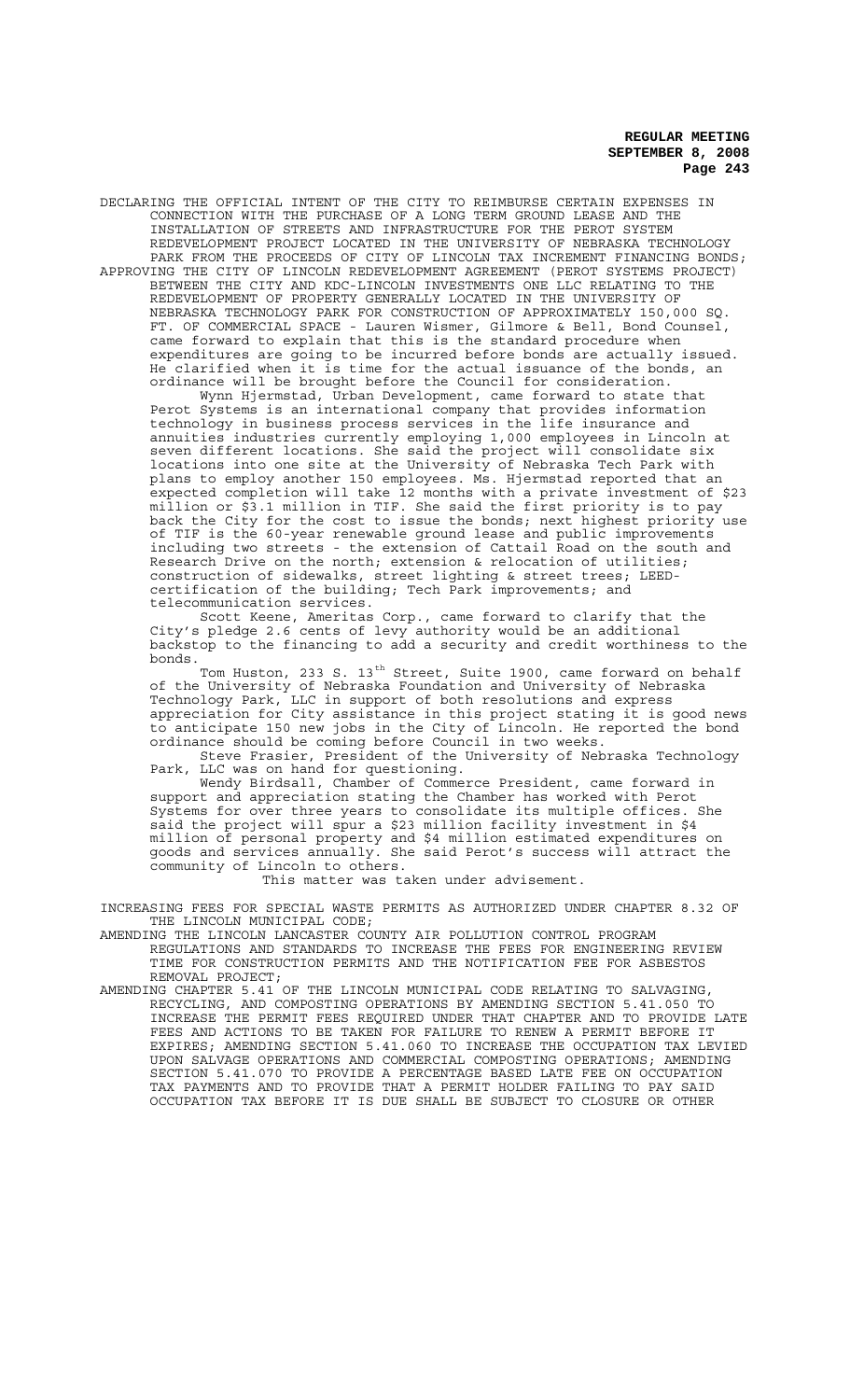APPROPRIATE ACTION BY THE HEALTH DIRECTOR; AND REPEALING SECTIONS 5.41.050, 5.41.060, AND 5.41.070 OF THE LINCOLN MUNICIPAL CODE AS HITHERTO EXISTING;

- AMENDING TITLE 8 OF THE LINCOLN MUNICIPAL CODE RELATING TO HEALTH AND SANITATION, BY AMENDING SECTION 8.06.145 TO INCREASE OPEN BURNING PERMIT FEES; AMENDING SECTION 8.08.060 TO INCREASE BODY ART ESTABLISHMENT PERMIT FEES AND TO DECREASE THE FEE FOR AN INITIAL BODY ART ESTABLISHMENT PERMIT ISSUED AFTER NOVEMBER 30 OF EACH YEAR FROM 70% TO 67% OF THE ANNUAL FEE; AMENDING SECTION 8.08.090 TO REVISE THE RENEWAL LATE FEES FOR BODY ART ESTABLISHMENTS TO BE A PERCENTAGE OF THE ANNUAL FEE; AMENDING SECTION 8.08.350 TO PROVIDE THE REINSTATEMENT FEE FOR SUSPENDED BODY ART ESTABLISHMENTS OR PRACTITIONERS TO BE 50% OF THE ANNUAL FEE; AMENDING SECTION 8.14.037 TO INCREASE THE PLAN REVIEW FEES AND CERTIFICATE OF COMPLIANCE FEES FOR CHILD CARE PROGRAMS AND TO DECREASE THE ANNUAL FEE PAID FOR NEW CERTIFICATES OF COMPLIANCE ISSUED AFTER JULY 31 OF EACH YEAR; AMENDING SECTION 8.20.150 TO INCREASE FOOD CODE PERMIT FEES AND TO DECREASE THE FEE FOR A NEW FOOD ESTABLISHMENT ISSUED AFTER NOVEMBER 30 OF EACH YEAR; AMENDING SECTION 8.20.160 TO REVISE THE FOOD CODE LATE FEES TO BE A PERCENTAGE OF THE ANNUAL FEE; AMENDING SECTION 8.20.170 TO PROVIDE THE FOOD CODE REINSTATEMENT FEES TO BE 50% OF THE ANNUAL FEE; AMENDING SECTION 8.24.150 TO INCREASE PERMIT FEES FOR VARIANCES OF THE NOISE CONTROL ORDINANCE; AMENDING SECTION 8.38.090 TO INCREASE PUBLIC SWIMMING POOL PERMIT FEES AND TO ESTABLISH LATE FEES AND ENFORCEMENT ACTIONS TO BE TAKEN BY THE HEALTH DIRECTOR FOR LATE RENEWALS; AMENDING SECTION 8.40.070 TO INCREASE SPA FACILITY PERMIT AND INSPECTION FEES AND TO ESTABLISH FEES AND ENFORCEMENT ACTIONS TO BE TAKEN BY THE HEALTH DIRECTOR FOR LATE RENEWALS; AMENDING SECTION 8.44.070 TO INCREASE PERMIT FEES FOR WATER WELLS AND TO ESTABLISH FEES AND ENFORCEMENT ACTIONS TO BE TAKEN BY THE HEALTH DIRECTOR FOR LATE RENEWALS; AND REPEALING SECTIONS 8.06.145, 8.08.060, 8.08.090, 8.08.350, 8.14.037, 8.20.150, 8.20.160, 8.20.170, 8.24,150, 8.38.090, 8.40.070 AND 8.44.070 OF THE LINCOLN MUNICIPAL CODE AS HITHERTO EXISTING;
- AMENDING TITLE 24 OF THE LINCOLN MUNICIPAL CODE, PLUMBING AND SEWERS, AMENDING SECTION 24.38.070 TO INCREASE PERMIT FEES RELATING TO ON-SITE WASTEWATER TREATMENT SYSTEMS; AMENDING SECTION 24.42.110 RELATING TO THE TRANSFER OF PROPERTY WITH ON-SITE SYSTEMS TO INCREASE THE FEE FOR EVALUATION AND REVIEW OF PROPERTY TRANSFER INSPECTOR REPORTS AND ANY NECESSARY SITE VISITS BY HEALTH DIRECTOR; AND REPEALING SECTIONS 24.38.070 AND 24.42.110 OF THE LINCOLN MUNICIPAL CODE AS HITHERTO EXISTING - Scott Holmes, Environmental Public Health Division Manager of the Health Department, came forward stating the 5% increased fee changes are proposed as a part of the Mayor's budget to increase revenue. This matter was taken under advisement.

# **\*\* END OF PUBLIC HEARING \*\***

**TOOK BREAK 3:48 P.M. RECONVENED 4:02 P.M.**

# **COUNCIL ACTION**

## **REPORTS OF CITY OFFICERS**

APPROVING THE DISTRIBUTION OF FUNDS REPRESENTING INTEREST EARNINGS ON SHORT-TERM INVESTMENTS OF IDLE FUNDS DURING THE MONTH ENDED JULY 31, 2008 - CLERK read the following resolution, introduced by Jonathan Cook, who moved its adoption:<br>A-84998 BE IT RESOLVE BE IT RESOLVED by the City Council of the City of Lincoln,

Nebraska: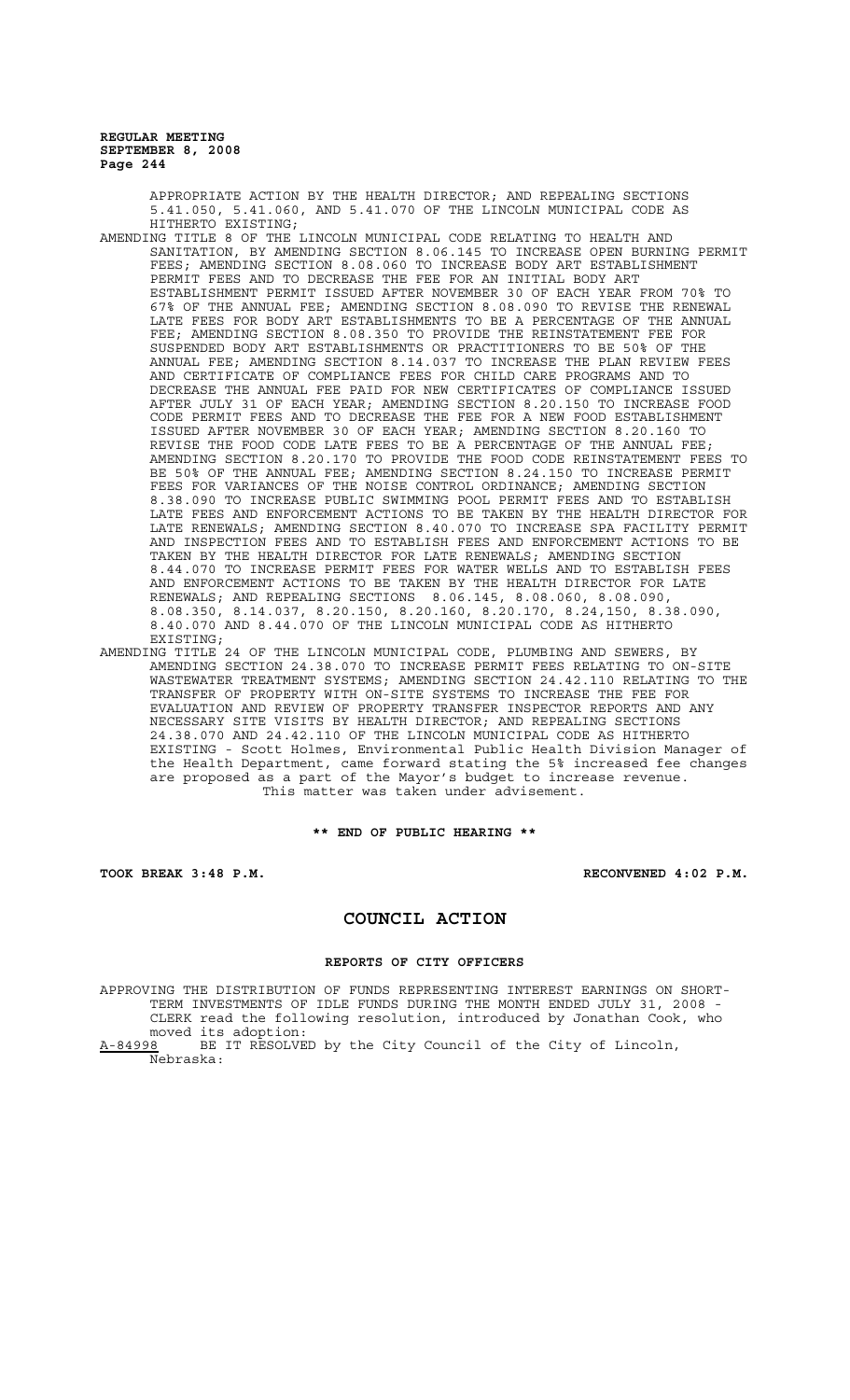That during the month ended July 31, 2008, \$632,226.52 was earned from the investments of "IDLE FUNDS". The same is hereby distributed to the various funds on a pro-rata basis using the balance of each fund and allocating a portion of the interest on the ratio that such balance bears to the total of all fund balances.

Introduced by Jonathan Cook Seconded by Emery & carried by the following vote: AYES: Camp, Cook, Emery, Eschliman, Marvin, Spatz, Svoboda; NAYS: None.

APPROVING THE CITY OF LINCOLN'S INVESTMENT ACTIVITY REPORT FROM THE CITY TREASURER FOR THE THIRD QUARTER, FISCAL YEAR 2007-08 - CLERK read the following resolution, introduced by Jonathan Cook, who moved its

adoption:<br>A-84999 BE BE IT HEREBY RESOLVED BY THE CITY COUNCIL of the City of Lincoln, Nebraska:

That the Investment Activity report and attached list of investments be confirmed and approved, and the City Treasurer is hereby directed to hold said investments until maturity unless otherwise directed by the City Council.

Introduced by Jonathan Cook Seconded by Emery & carried by the following vote: AYES: Camp, Cook, Emery, Eschliman, Marvin, Spatz, Svoboda; NAYS: None.

- CLERK'S LETTER AND MAYOR'S APPROVAL OF RESOLUTIONS AND ORDINANCES PASSED BY THE CITY COUNCIL ON AUGUST 18,2008 - CLERK presented said report which was placed on file in the Office of the City Clerk.
- CLERK'S LETTER AND MAYOR'S APPROVAL OF RESOLUTIONS AND ORDINANCES PASSED BY THE CITY COUNCIL ON AUGUST 25, 2008 - CLERK presented said report which was placed on file in the Office of the City Clerk.
- LINCOLN WATER & WASTEWATER SYSTEM RECAPITULATION OF DAILY CASH RECEIPTS FOR THE MONTH OF AUGUST 2008 - CLERK presented said report which was placed on file in the Office of the City Clerk. **(8-71)**
- REPORT FROM CITY TREASURER OF FRANCHISE TAX FOR THE MONTH OF JULY 2008 FROM BLACK HILLS/NEBRASKA GAS UTILITY CO., LLC - CLERK presented said report which was placed on file in the Office of the City Clerk. **(16-1)**
- REPORT FROM CITY TREASURER OF E911 SURCHARGE FOR 2ND QUARTER 2008: TWC DIGITAL PHONE LLC; JULY 2008: ACN COMM. SERVICES, AT&T COMM. OF MIDWEST, BUDGET PREPAY, COMTEL TELCOM ASSETS, GRANITE TELECOMM., LEVEL 3 COMM., QWEST COMM. CORP., TWC DIGITAL PHONE - CLERK presented said report which was placed on file in the Office of the City Clerk. **(20-02)**
- REPORT FROM CITY TREASURER OF TELECOMMUNICATIONS OCCUPATION TAX FOR JAN.-APR. 2008: BULLSEYE TELECOM; APRIL 2008: GUARANTEED PHONE SERVICE; MAY 2008: GUARANTEED PHONE SERVICE; 2ND QUARTER 2008: ACCESSLINE COMM. CORP, AIRCELL, AIRESPRING, COMTEL TELCOM ASSETS, HELIO, MATRIX TELECOM, NETWORK US, RELIANCE COMM., STARTEC OPERATING, SOUTHWEST COMM., TELENATIONAL, WHO'S CALLING, WINDSTREAM NEBRASKA; JUNE 2008: ACN COMM. SERVICES, ADVANCED TEL INC., ANDIAMO TELECOM, BELL ATLANTIC, BROADBAND DYNAMICS, BROADWING, BUSINESS PROD. SOLUTIONS, BUSINESS TELECOM, CIMCO, CINCINNATI BELL ANY DISTANCE, CRICKET, EARTHLINK, GLOBAL CROSSING, GLOBALCOM, GLOBALSTAR USA, GUARANTEED PHONE SERVICE, IBM GLOBAL SERVICES, IDT CORP., INTELLICALL OPERATOR, KDDI AMERICA, LDMI, MCLEODUSA, NEBRASKA TECH. & TELECOMM., NEW CINGULAR WIRELESS, NEW EDGE NETWORK, NORSTAN NETWORK, ONSTAR, PNG, PRIMUS, QUANTUM SHIFT, QWEST, TELECORP, TON SERVICES, TRACFONE WIRELESS, TRANS NATIONAL, TWC DIGITAL, UCN, USCOC OF GREATER IOWA, USCOC OF NE/KS, VERIZON SELECT, VIRGIN MOBILE USA, VOICECOM, WHOLESALE CARRIER, WINDSTREAM NEBRASKA, WINDSTREAM SYSTEMS OF THE MIDWEST, WORKING ASSETS FUNDING SERVICE; JULY 2008: ACCERIS, ALLTEL COMM. OF NEBRASKA, ATS MOBILE TELEPHONE, BT AMERICAS, COVISTA, D&D, ENHANCED, FIRST COMMUNICATIONS, GLOBALCOM, GTC TELECOM,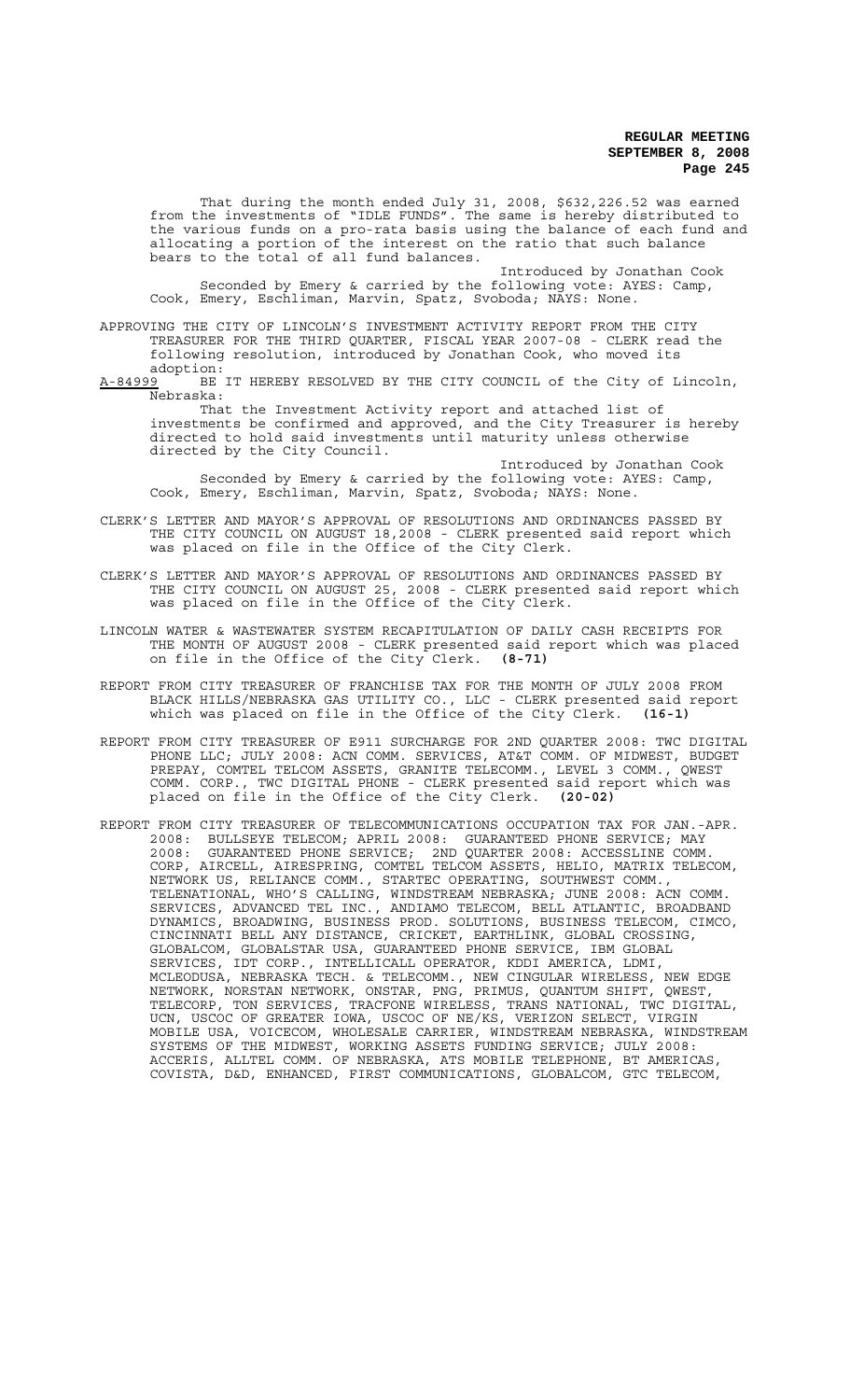LIGHTYEAR NETWORK SOLUTIONS, MCI, NEXTEL, LDMI, NOS COMM., NOSVA, SBC LONG DISTANCE, SPRINT COMMUNICATION, SPRINT SPECTRUM, TRI-M, 360NETWORKS, UNITE PRIVATE NETWORKS, WINDSTREAM NEBRASKA, WINDSTREAM SYSTEMS OF THE MIDWEST, WWC LICENSE, ZONE TELECOM - CLERK presented said report which was placed on file in the Office of the City Clerk. **(20)**

# **PETITIONS & COMMUNICATIONS**

SETTING THE HEARING DATE OF MONDAY, SEPTEMBER 15, 2008 AT 5:30 P.M. FOR THE APPLICATION OF WAL-MART STORES INC. DBA WAL-MART SUPERCENTER 3823 FOR A CLASS D LIQUOR LICENSE LOCATED AT 3400 N. 85TH STREET - CLERK read the following resolution, introduced by Jonathan Cook, who moved its

adoption:<br>A-85000 BE BE IT RESOLVED by the City Council, of the City of Lincoln, that a hearing date is hereby set for Monday, September 15, 2008, at 5:30 p.m. or as soon thereafter as possible in the City Council Chambers, County-City Building, 555 S. 10th St., Lincoln, NE, for the Application of Wal-Mart Stores Inc. dba Wal-Mart Supercenter 3823 for a Class D liquor license located at 3400 N. 85th Street.

If the Police Dept. is unable to complete the investigation by said time, a new hearing date will be set.

Introduced by Jonathan Cook Seconded by Emery & carried by the following vote: AYES: Camp, Cook, Emery, Eschliman, Marvin, Spatz, Svoboda; NAYS: None.

SETTING THE HEARING DATE OF MONDAY, SEPTEMBER 15, 2008 AT 5:30 P.M. FOR THE APPLICATION OF RENDEVOUS COCKTAIL LOUNGE INC. DBA RENDEVOUS COCKTAIL LOUNGE FOR A CLASS I LIQUOR LICENSE LOCATED AT 118 S. 9TH STREET - CLERK read the following resolution, introduced by Jonathan Cook, who moved

its adoption:<br><u>A-85001</u> BE IT R A-85001 BE IT RESOLVED by the City Council, of the City of Lincoln, that a hearing date is hereby set for Monday, September 15, 2008, at 5:30 p.m. or as soon thereafter as possible in the City Council Chambers, County-City Building, 555 S. 10th St., Lincoln, NE, for the Application of Rendevous Cocktail Lounge Inc. dba Rendevous Cocktail Lounge for a Class I liquor license located at 118 S. 9th Street.

If the Police Dept. is unable to complete the investigation by said time, a new hearing date will be set. Introduced by Jonathan Cook

Seconded by Emery & carried by the following vote: AYES: Camp, Cook, Emery, Eschliman, Marvin, Spatz, Svoboda; NAYS: None.

THE FOLLOWING HAVE BEEN REFERRED TO THE PLANNING DEPARTMENT:

Change of Zone No. 08030 - App. of Charles and Nancy Ogden amending Section 27.63.400 of the Lincoln Municipal Code relating to the preservation of a historic structure as a permitted special use to allow the City Council to grant adjustments to the height and area regulations of the district in which a historic structure is located; and repealing Section 27.63.400 of the Lincoln Municipal Code as hitherto existing. Change of Zone No. 08031 - App. of Charles and Nancy Ogden to designate property known as the Griswold House as a Historic Landmark located at 1256 Fall Creek Road.

Change of Zone No. 08045 - Req. by the Director of Planning amending Title 27 of the Lincoln Municipal Code relating to Zoning by amending Sections 27.19.030, 27.21.030, 27.23.030, 27.24.030, and 27.27.025 to clarify that group homes must comply with all applicable state and local code requirements and to add domiciliary care facility and elderly or retirement housing as a conditional permitted use in the R-5, R-6, R-7, R-8 and O-3 zoning districts, respectively; and repealing Sections 27.19.030, 27.21.030, 27.23.030, 27.24.030, and 27.27.025 of the Lincoln Municipal Code as hitherto existing.

Change of Zone No. 08047 - App. of Mark Hunzeker from H-3 Highway Commercial District to I-1 Industrial District on property generally located at N. 56th Street and Superior Street.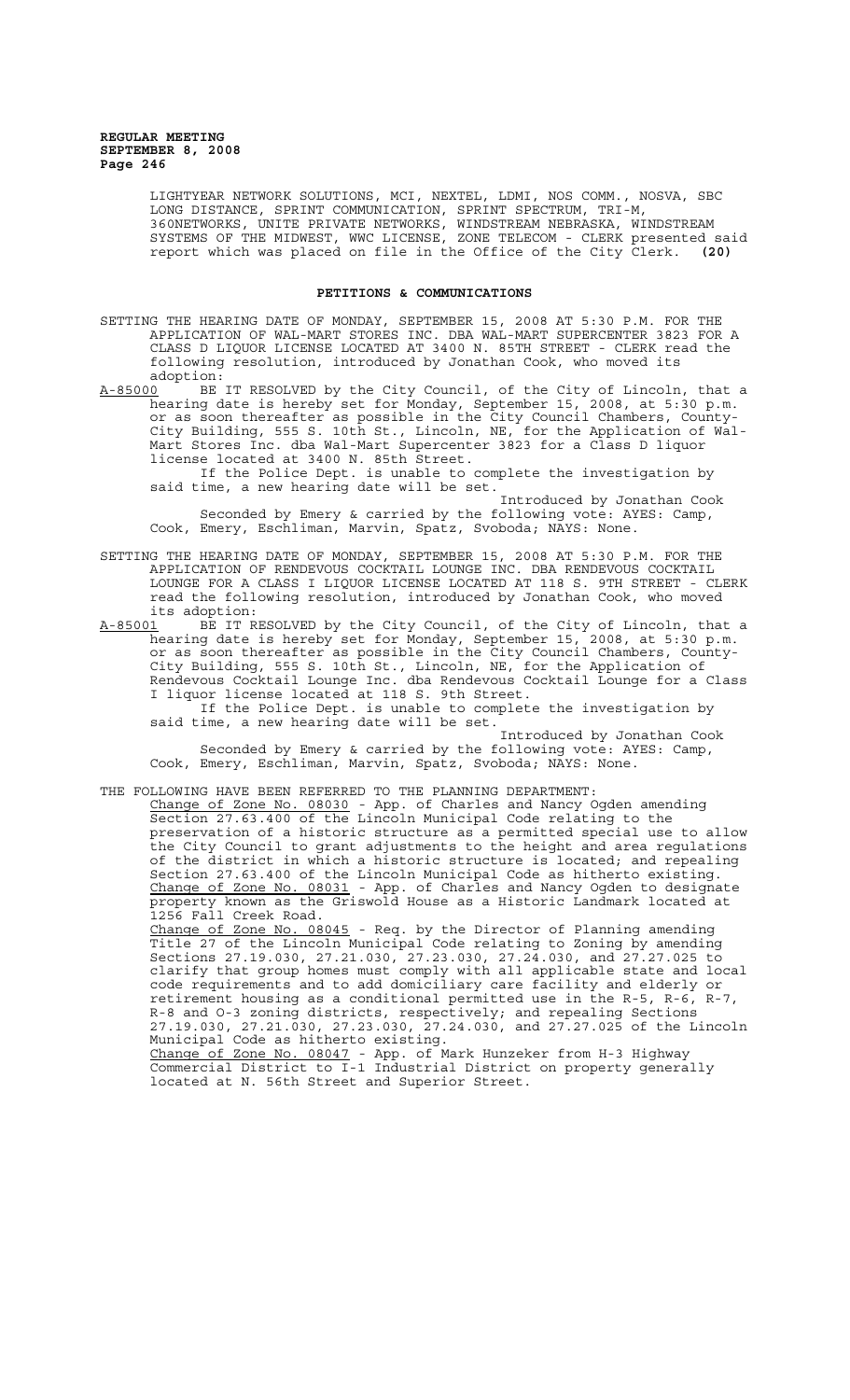Special Permit No. 08027 - App. of Charles and Nancy Ogden for Historic Preservation for the addition of a carriage house, guest house plus garage, with waiver requests to the rear and side yard setbacks on property located at 1256 Fall Creek Road. Special Permit No. 08038 - App. of Thomas Madsen for expansion of a nonconforming use on property generally located at N. 48th Street and Dudley Street.

# **LIQUOR RESOLUTIONS**

APPLICATION OF HY-VEE, INC., DBA HY-VEE #1 FOR A CLASS D LIQUOR LICENSE AT 5010 O STREET - CLERK read the following resolution, introduced by Jon Camp, who moved its adoption for approval:

A-85002 BE IT RESOLVED by the City Council of the City of Lincoln, Nebraska:

That after hearing duly had as required by law, consideration of the facts of this application, the Nebraska Liquor Control Act, and the pertinent City ordinances, the City Council recommends that the application of Hy-Vee, Inc. dba Hy-Vee #1 for a Class "D" liquor license at 5010 O Street, Lincoln, Nebraska, for the license period ending April 30, 2009, be approved with the condition that the premise complies in every respect with all city and state regulations. The City Clerk is directed to transmit a copy of this resolution to the Nebraska Liquor Control Commission.

Introduced by Jon Camp Seconded by Svoboda & carried by the following vote: AYES: Camp, Cook, Emery, Eschliman, Marvin, Spatz, Svoboda; NAYS: None.

MANAGER APPLICATION OF MATTHEW T. LUDWIG FOR HY-VEE, INC. DBA HY-VEE #1 AT 5010 O STREET - CLERK read the following resolution, introduced by Jon Camp, who moved its adoption for approval:

 $A-85003$  WHEREAS, Hy-Vee, Inc. dba Hy-Vee #1 located at 5010 O Street, Lincoln, Nebraska has been approved for a Retail Class "D" liquor

license, and now requests that Matthew T. Ludwig be named manager; WHEREAS, Matthew T. Ludwig appears to be a fit and proper person to manage said business.

NOW, THEREFORE, BE IT RESOLVED by the City Council of the City of Lincoln, Nebraska:

That after hearing duly had as required by law, consideration of the facts of this application, the Nebraska Liquor Control Act, and the pertinent City ordinances, the City Council recommends that Matthew T. .<br>Ludwig be approved as manager of this business for said licensee. The City Clerk is directed to transmit a copy of this resolution to the Nebraska Liquor Control Commission.

Introduced by Jon Camp Seconded by Svoboda & carried by the following vote: AYES: Camp, Cook, Emery, Eschliman, Marvin, Spatz, Svoboda; NAYS: None.

# **ORDINANCES - 2ND READING & RELATED RESOLUTIONS (as required)**

AUTHORIZING AND PROVIDING FOR THE ISSUANCE OF A NORTH 56TH STREET AND I-80 REDEVELOPMENT PLAN TAX ALLOCATION BOND, SERIES 2008, IN A TOTAL PRINCIPAL AMOUNT NOT TO EXCEED \$5,500,000 - CLERK read an ordinance, introduced by Jon Camp, authorizing and providing for the issuance of a City of Lincoln, Nebraska Tax Allocation Bond, Series 2008, in a principal amount not to exceed \$5,500,000 for the purpose of (1) paying the costs of acquiring, purchasing, constructing, reconstructing, improving, extending, rehabilitating, installing, equipping, furnishing and completing certain public improvements within the City's North 56<sup>th</sup> Street and Arbor Road Redevelopment Project area, including acquiring any real estate and/or interests in real estate in connection therewith, and (2) paying the costs of issuance thereof; prescribing the form and certain details of the bond; pledging certain tax revenue and other revenue to the payment of the principal of and interest on the bond as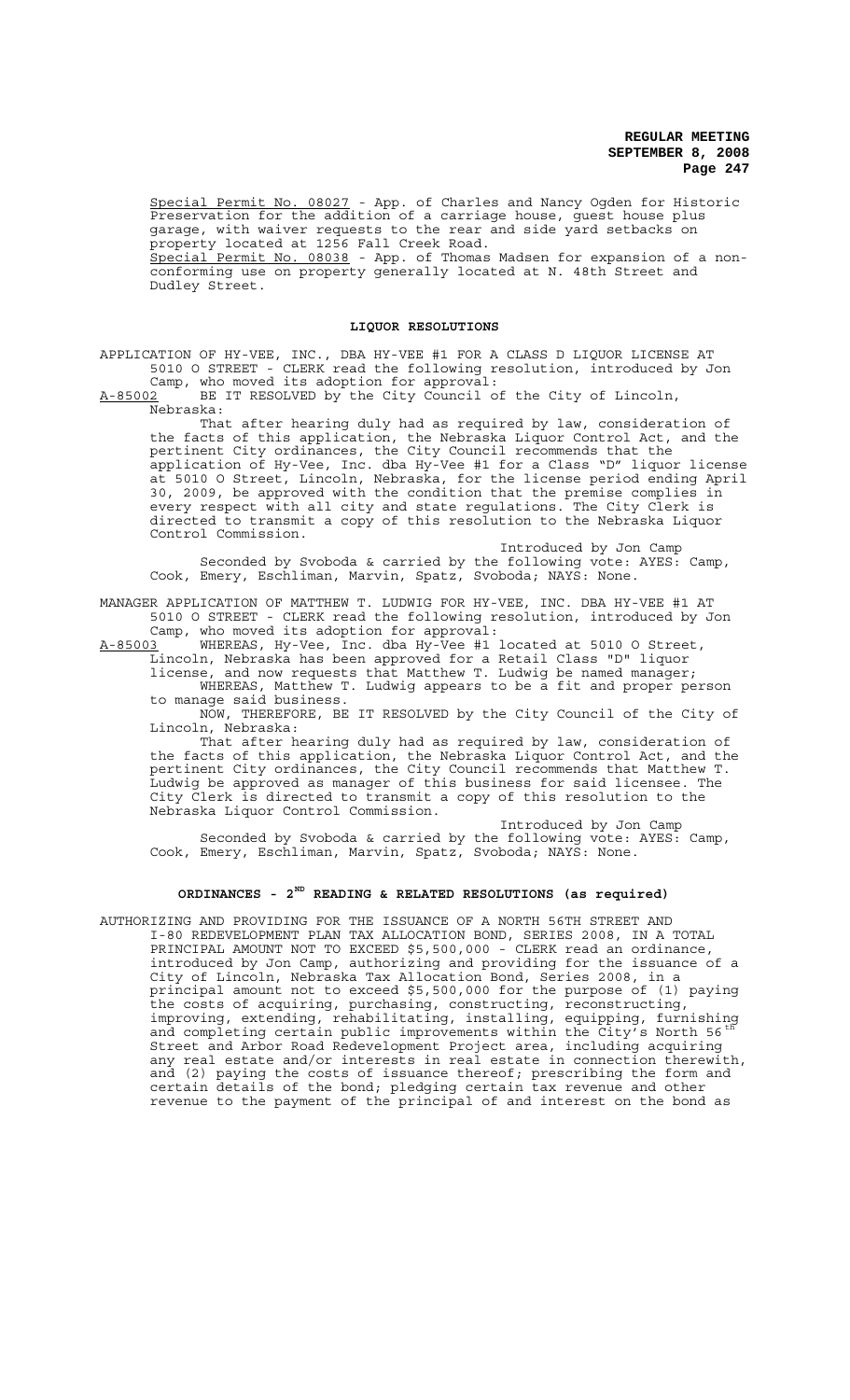the same become due; creating and establishing funds and accounts; delegating, authorizing and directing the finance director to exercise his independent discretion and judgment in determining and finalizing certain terms and provisions of the bond not specified herein; taking other actions and making other covenants and agreements in connection with the foregoing; and related matters be it ordained by the Council of the City of Lincoln, Nebraska the second time.

- VACATION 08003 VACATING THE NORTH/SOUTH ALLEY BETWEEN N. 60TH STREET AND N. 61ST STREET NORTH OF SEWARD AVENUE - CLERK read an ordinance, introduced by Jon Camp, vacating the north-south alley between N.  $60^{\text{th}}$ Street and N.  $61^{st}$  Street, north of Seward Avenue, and retaining title thereto in the City of Lincoln, Lancaster County, Nebraska, the second time.
- COMP. PLAN CONFORMITY 08019 DECLARING APPROXIMATELY 4,511 SQUARE FEET OF CITY OWNED PROPERTY GENERALLY LOCATED AT SOUTH 1ST STREET AND L STREET (348 S. 1ST STREET) AS SURPLUS - CLERK read an ordinance, introduced by Jon Camp, declaring approximately 4,511 square feet of City-owned property generally located at South 1st Street and L Street  $(348$  South  $1^{st}$  Street) as surplus and authorizing the sale thereof, the second time.
- COMP. PLAN CONFORMITY 08020 DECLARING APPROXIMATELY 3,588 SQUARE FEET OF CITY OWNED PROPERTY GENERALLY LOCATED AT SOUTH 5TH STREET AND G STREET (447 G STREET) AS SURPLUS - CLERK read an ordinance, introduced by Jon Camp, declaring approximately 3,588 square feet of City-owned property generally located at South 5<sup>th</sup> Street and G Street (447 G Street) as surplus and authorizing the sale thereof, the second time.
- COMP. PLAN CONFORMITY 08021 DECLARING APPROXIMATELY 12,200 SQUARE FEET OF CITY OWNED PROPERTY GENERALLY LOCATED AT NORTH 23RD STREET AND P STREET AS SURPLUS - CLERK read an ordinance, introduced by Jon Camp, declaring approximately 12,200 square feet of City-owned property generally located at North 23rd Street and P Street as surplus and authorizing the sale thereof, the second time.
- MISC. 08009 AMENDING THE CITY OF LINCOLN DESIGN STANDARDS TO ADOPT NEW DESIGN STANDARDS FOR OUTDOOR LIGHTING BY REPEALING CHAPTER 2.30 - STREET LIGHTING DESIGN STANDARDS; BY REPEALING SECTION 8 OF CHAPTER 3.00, ENVIRONMENTAL PERFORMANCE STANDARDS FOR B-2 PLANNED NEIGHBORHOOD BUSINESS DISTRICT, B-5 PLANNED REGIONAL BUSINESS DISTRICT, I-3 INDUSTRIAL PARK DISTRICT, I-3 EMPLOYMENT CENTER DISTRICT AND O-3 OFFICE PARK DISTRICT; BY REPEALING SECTION 3.8, PERFORMANCE STANDARDS FOR OUTDOOR NIGHT TIME LIGHTING, OF CHAPTER 3.45, DESIGN STANDARDS FOR PARKING LOTS; BY REPEALING SECTION 5, OUTDOOR RECREATIONAL LIGHTING, OF CHAPTER 3.55, DESIGN STANDARDS FOR RECREATIONAL FACILITIES; BY AMENDING CHAPTER 3.100, DESIGN STANDARDS FOR OUTDOOR LIGHTING, TO DELETE EXISTING PROVISIONS AND TO ADOPT GENERAL PROVISIONS IN SECTION 1, MATERIALS AND METHODS OF INSTALLATION IN SECTION 2, DEFINITIONS IN SECTION 3, CLASS I LIGHTING (GENERAL) PROVISIONS IN SECTION 4, CLASS II LIGHTING (ACCENT/DECORATIVE) PROVISIONS IN SECTION 5, CLASS III LIGHTING (STREET LIGHTING) PROVISIONS IN SECTION 6, CLASS IV LIGHTING (OUTDOOR RECREATIONAL FACILITIES) PROVISIONS IN SECTION 7, CLASS V LIGHTING (SALT CREEK TIGER BEETLE ENVIRONS) PROVISIONS IN SECTION 8, LIGHT TRESPASS AND GLARE IN SECTION 9, SUBMISSION OF PLANS AND EVIDENCE OF COMPLIANCE IN SECTION 10, INSTALLATION IN SECTION 11, PERMANENT EXEMPTIONS IN SECTION 12, AND TEMPORARY EXEMPTIONS IN SECTION 13. (RELATED ITEMS: 08R-201, 08-116) (ACTION DATE: 9/15/08)
- CHANGE OF ZONE 08039 AMENDING TITLE 27 OF THE LINCOLN MUNICIPAL CODE RELATING TO ZONING BY AMENDING SECTION 27.41.030 TO REQUIRE LIGHTING ASSOCIATED WITH THE STORAGE OF VEHICLES FOR SALE AND RESALE IN THE FRONT YARD TO COMPLY WITH THE DESIGN STANDARDS FOR OUTDOOR LIGHTING; AMENDING SECTION 27.43.030 TO REQUIRE LIGHTING IN THE FRONT YARD ASSOCIATED WITH AUTOMOBILE SALES AND REPAIR, BUT NOT INCLUDING VEHICLE BODY REPAIR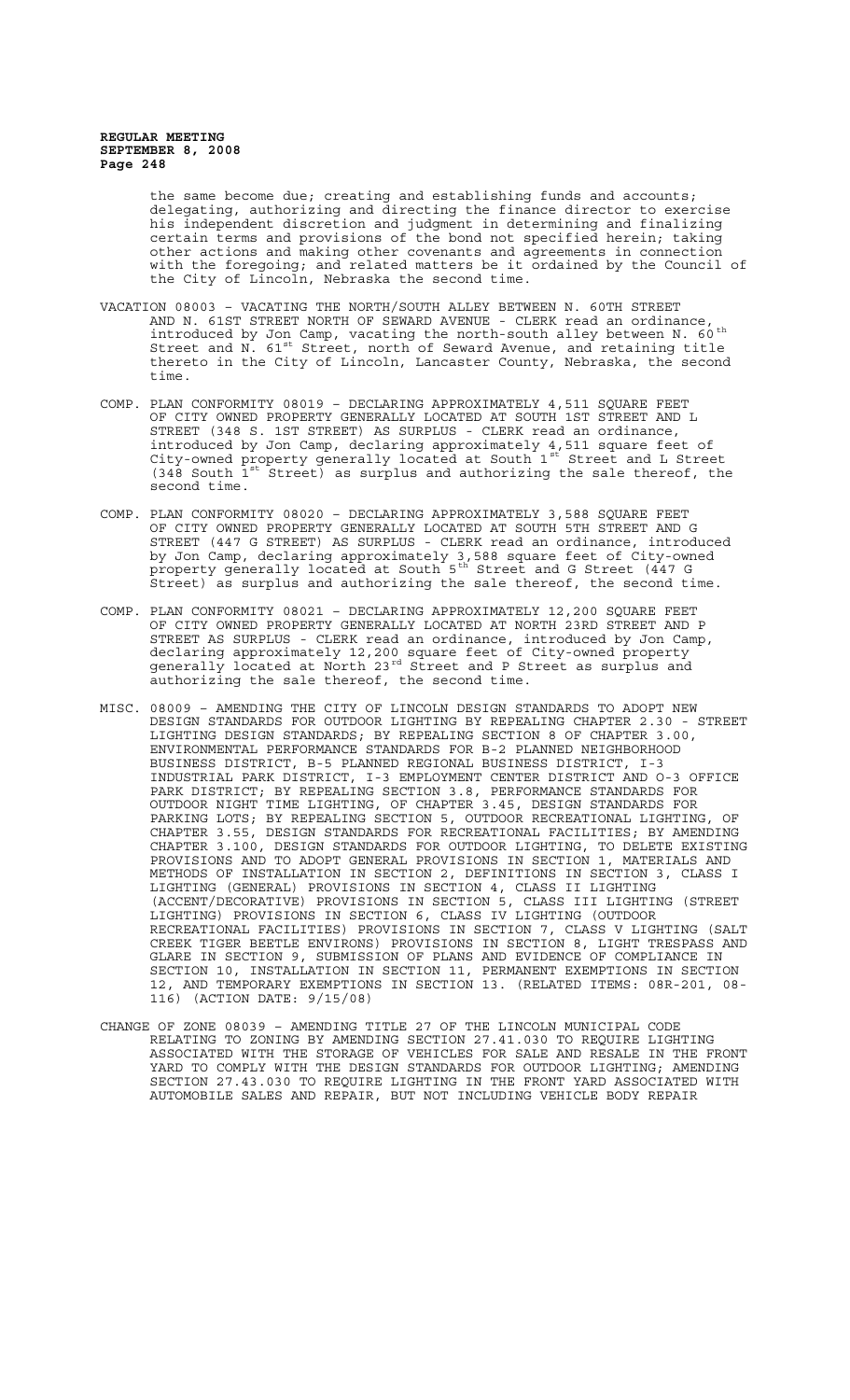SHOPS, TO COMPLY WITH THE DESIGN STANDARDS FOR OUTDOOR LIGHTING; AMENDING SECTION 27.63.130 TO REQUIRE OUTDOOR LIGHTING FOR RECREATIONAL FACILITIES TO COMPLY WITH THE DESIGN STANDARDS FOR OUTDOOR LIGHTING; AMENDING SECTION 27.63.170 TO DELETE A REDUNDANT PROVISION REQUIRING ANY LIGHTING FACILITY FOR PARKING LOTS PERMITTED BY SPECIAL PERMIT IN THE R-1 THROUGH R-8 DISTRICTS AND IN THE O-2 DISTRICT TO COMPLY WITH ADOPTED DESIGN STANDARDS; AMENDING SECTION 27.67.100 TO REQUIRE LIGHTING FOR PARKING LOTS TO COMPLY WITH THE DESIGN STANDARDS FOR OUTDOOR LIGHTING; AND REPEALING SECTIONS 27.41.030, 27.43.030, 27.63.130, 27.63.170 AND<br>27.67.100 OF THE LINCOLN MUNICIPAL CODE AS HITHERTO EXISTING. (RELATED 27.67.100 OF THE LINCOLN MUNICIPAL CODE AS HITHERTO EXISTING. ITEMS: 08R-201, 08-116) - CLERK read an ordinance, introduced by Jon Camp, amending Title 27 of the Lincoln Municipal Code relating to Zoning by amending Section 27.41.030 to require lighting associated with the vehicles for sale and resale in the front yard to comply with the Design Standards for Outdoor Lighting; amending Section 27.43.030 to require lighting in the front yard associated with automobile sales and repair, but not including vehicle body repair shops, to comply with the Design Standards for Outdoor Lighting; amending Section 27.63.130 to require outdoor lighting for recreational facilities to comply with the Design Standards for Outdoor Lighting; amending Section 27.63.170 to delete a redundant provision requiring any lighting facility for parking lots permitted by special permit in the R-1 through R-8 districts and the O-2 district to comply with adopted design standards; amending Section 27.67.100 to require lighting for parking lots to comply with the Design Standards for Outdoor Lighting; and repealing Sections 27.41.030, 27.43.030, 27.63.130, 27.63.170 and 27.67.100 of the Lincoln Municipal Code as hitherto existing, the second time.

- AMENDING CHAPTER 5.41 OF THE LINCOLN MUNICIPAL CODE RELATING TO SALVAGING, RECYCLING, AND COMPOSTING OPERATIONS BY AMENDING SECTION 5.41.050 TO INCREASE THE PERMIT FEES REQUIRED UNDER THAT CHAPTER AND TO PROVIDE LATE FEES AND ACTIONS TO BE TAKEN FOR FAILURE TO RENEW A PERMIT IT EXPIRES; AMENDING SECTION 5.41.060 TO INCREASE THE OCCUPATION TAX LEVIED UPON SALVAGE OPERATIONS AND COMMERCIAL COMPOSTING OPERATIONS; AMENDING SECTION 5.41.070 TO PROVIDE A PERCENTAGE BASED LATE FEE ON OCCUPATION TAX PAYMENTS AND TO PROVIDE THAT A PERMIT HOLDER FAILING TO PAY SAID OCCUPATION TAX BEFORE IT IS DUE SHALL BE SUBJECT TO CLOSURE OR OTHER APPROPRIATE ACTION BY THE HEALTH DIRECTOR; AND REPEALING SECTIONS 5.41.050, 5.41.060, AND 5.41.070 OF THE LINCOLN MUNICIPAL CODE AS HITHERTO EXISTING - CLERK read an ordinance, introduced by Jon Camp, amending Chapter 5.41 of the Lincoln Municipal Code relating to Salvaging, Recycling, and Composting Operations by amending Section 5.41.050 to increase the permit fees required under that chapter and to provide late fees and actions to be taken for failure to renew a permit before it expires; amending Section 5.41.060 to increase the occupation tax levied upon salvage operations and commercial composting operations; amending Section 5.41.070 to provide a percentage based late fee on occupation tax payments and to provide that a permit holder failing to pay said occupation tax before it is due shall be subject to closure or other appropriate action by the Health Director; and repealing Sections 5.41.050, 5.41.060, and 5.41.070 of the Lincoln Municipal Code as hitherto existing, the second time.
- AMENDING TITLE 8 OF THE LINCOLN MUNICIPAL CODE RELATING TO HEALTH AND SANITATION, BY AMENDING SECTION 8.06.145 TO INCREASE OPEN BURNING PERMIT FEES; AMENDING SECTION 8.08.060 TO INCREASE BODY ART ESTABLISHMENT PERMIT FEES AND TO DECREASE THE FEE FOR AN INITIAL BODY ART ESTABLISHMENT PERMIT ISSUED AFTER NOVEMBER 30 OF EACH YEAR FROM 70% TO 67% OF THE ANNUAL FEE; AMENDING SECTION 8.08.090 TO REVISE THE RENEWAL LATE FEES FOR BODY ART ESTABLISHMENTS TO BE A PERCENTAGE OF THE ANNUAL FEE; AMENDING SECTION 8.08.350 TO PROVIDE THE REINSTATEMENT FEE FOR SUSPENDED BODY ART ESTABLISHMENTS OR PRACTITIONERS TO BE 50% OF THE ANNUAL FEE; AMENDING SECTION 8.14.037 TO INCREASE THE PLAN REVIEW FEES AND CERTIFICATE OF COMPLIANCE FEES FOR CHILD CARE PROGRAMS AND TO DECREASE THE ANNUAL FEE PAID FOR NEW CERTIFICATES OF COMPLIANCE ISSUED AFTER JULY 31 OF EACH YEAR; AMENDING SECTION 8.20.150 TO INCREASE FOOD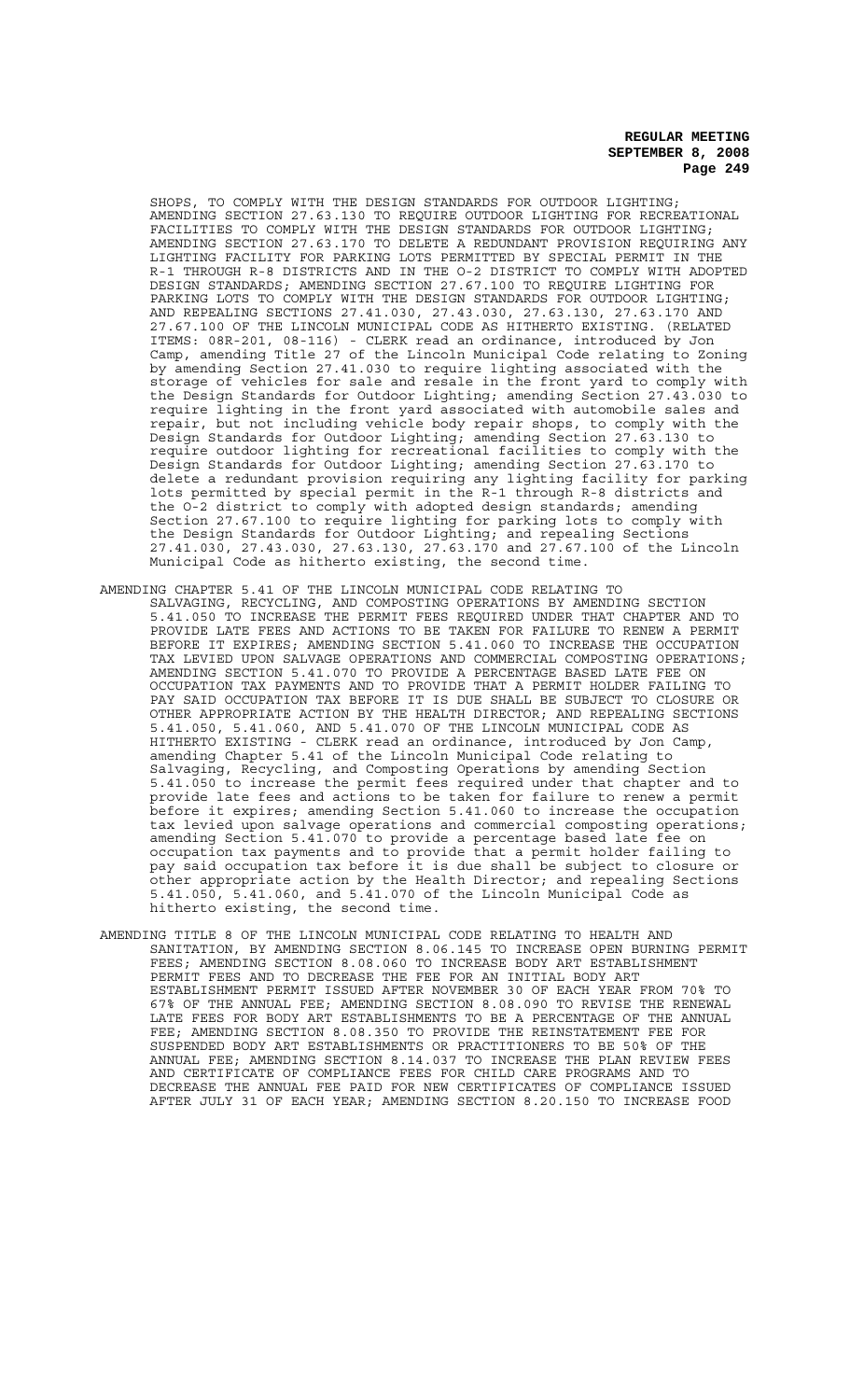CODE PERMIT FEES AND TO DECREASE THE FEE FOR A NEW FOOD ESTABLISHMENT ISSUED AFTER NOVEMBER 30 OF EACH YEAR; AMENDING SECTION 8.20.160 TO REVISE THE FOOD CODE LATE FEES TO BE A PERCENTAGE OF THE ANNUAL FEE; AMENDING SECTION 8.20.170 TO PROVIDE THE FOOD CODE REINSTATEMENT FEES TO BE 50% OF THE ANNUAL FEE; AMENDING SECTION 8.24.150 TO INCREASE PERMIT FEES FOR VARIANCES OF THE NOISE CONTROL ORDINANCE; AMENDING SECTION 8.38.090 TO INCREASE PUBLIC SWIMMING POOL PERMIT FEES AND TO ESTABLISH LATE FEES AND ENFORCEMENT ACTIONS TO BE TAKEN BY THE HEALTH DIRECTOR FOR LATE RENEWALS; AMENDING SECTION 8.40.070 TO INCREASE SPA FACILITY PERMIT AND INSPECTION FEES AND TO ESTABLISH FEES AND ENFORCEMENT ACTIONS TO BE TAKEN BY THE HEALTH DIRECTOR FOR LATE RENEWALS; AMENDING SECTION 8.44.070 TO INCREASE PERMIT FEES FOR WATER WELLS AND TO ESTABLISH FEES AND ENFORCEMENT ACTIONS TO BE TAKEN BY THE HEALTH DIRECTOR FOR LATE RENEWALS; AND REPEALING SECTIONS 8.06.145, 8.08.060, 8.08.090, 8.08.350, 8.14.037, 8.20.150, 8.20.160, 8.20.170, 8.24,150, 8.38.090, 8.40.070 AND 8.44.070 OF THE LINCOLN MUNICIPAL CODE AS HITHERTO EXISTING - CLERK read an ordinance, introduced by Jon Camp, amending Title 8 of the Lincoln Municipal Code relating to health and sanitation, by amending Section 8.06.145 to increase open burning permit fees; amending Section 8.08.060 to increase body art establishment permit fees and to decrease the fee for an initial body art establishment permit issued after November 30 of each year from 70% to 67% of the annual fee; amending Section 8.08.090 to revise the renewal late fees for body art establishments to be a percentage of the annual fee; amending Section 8.08.350 to provide the reinstatement fee for suspended body art establishments or practitioners to be 50% of the annual fee; amending Section 8.14.037 to increase the Plan Review fees and Certificate of Compliance fees for child care programs and to decrease the annual fee paid for new certificates of compliance issued after July 31 of each year; amending section 8.20.150 to increase food code permit fees and to decrease the fee for a new food establishment issued after November 30 of each year; amending Section 8.20.160 to revise the food code late fees to be a percentage of the annual fee; amending Section 8.20.170 to provide the food code reinstatement fees to be 50% of the annual fee; amending Section 8.24.150 to increase permit fees for variances of the noise control ordinance; amending Section 8.38.090 to increase public swimming pool permit fees and to establish late fees and enforcement actions to be taken by the Health Director for late renewals; amending Section 8.40.070 to increase spa facility permit and inspection fees and to establish fees and enforcement actions to be taken by the Health Director for late renewals; amending Section 8.44.070 to increase permit fees for water wells and to establish fees and enforcement actions to be taken by the Health Director for late renewals; and repealing Sections 8.06.145, 8.08.060, 8.08.090, 8.08.350, 8.14.037, 8.20.150, 8.20.160, 8.20.170, 8.24,150, 8.38.090, 8.40.070 and 8.44.070 of the Lincoln Municipal Code as hitherto existing, the second time.

AMENDING TITLE 24 OF THE LINCOLN MUNICIPAL CODE, PLUMBING AND SEWERS, BY AMENDING SECTION 24.38.070 TO INCREASE PERMIT FEES RELATING TO ON-SITE WASTEWATER TREATMENT SYSTEMS; AMENDING SECTION 24.42.110 RELATING TO THE TRANSFER OF PROPERTY WITH ON-SITE SYSTEMS TO INCREASE THE FEE FOR EVALUATION AND REVIEW OF PROPERTY TRANSFER INSPECTOR REPORTS AND ANY NECESSARY SITE VISITS BY HEALTH DIRECTOR; AND REPEALING SECTIONS 24.38.070 AND 24.42.110 OF THE LINCOLN MUNICIPAL CODE AS HITHERTO EXISTING - CLERK read an ordinance, introduced by Jon Camp, amending Title 24 of the Lincoln Municipal Code, Plumbing and Sewers, by amending Section 24.38.070 to increase permit fees relating to on-site wastewater treatment systems; amending Section 24.42.110 relating to the transfer of property with on-site systems to increase the fee for evaluation and review of Property Transfer Inspector reports and any necessary site visits by Health Director; and repealing Sections 24.28.070 and 24.42.110 of the Lincoln Municipal Code as hitherto existing, the second time.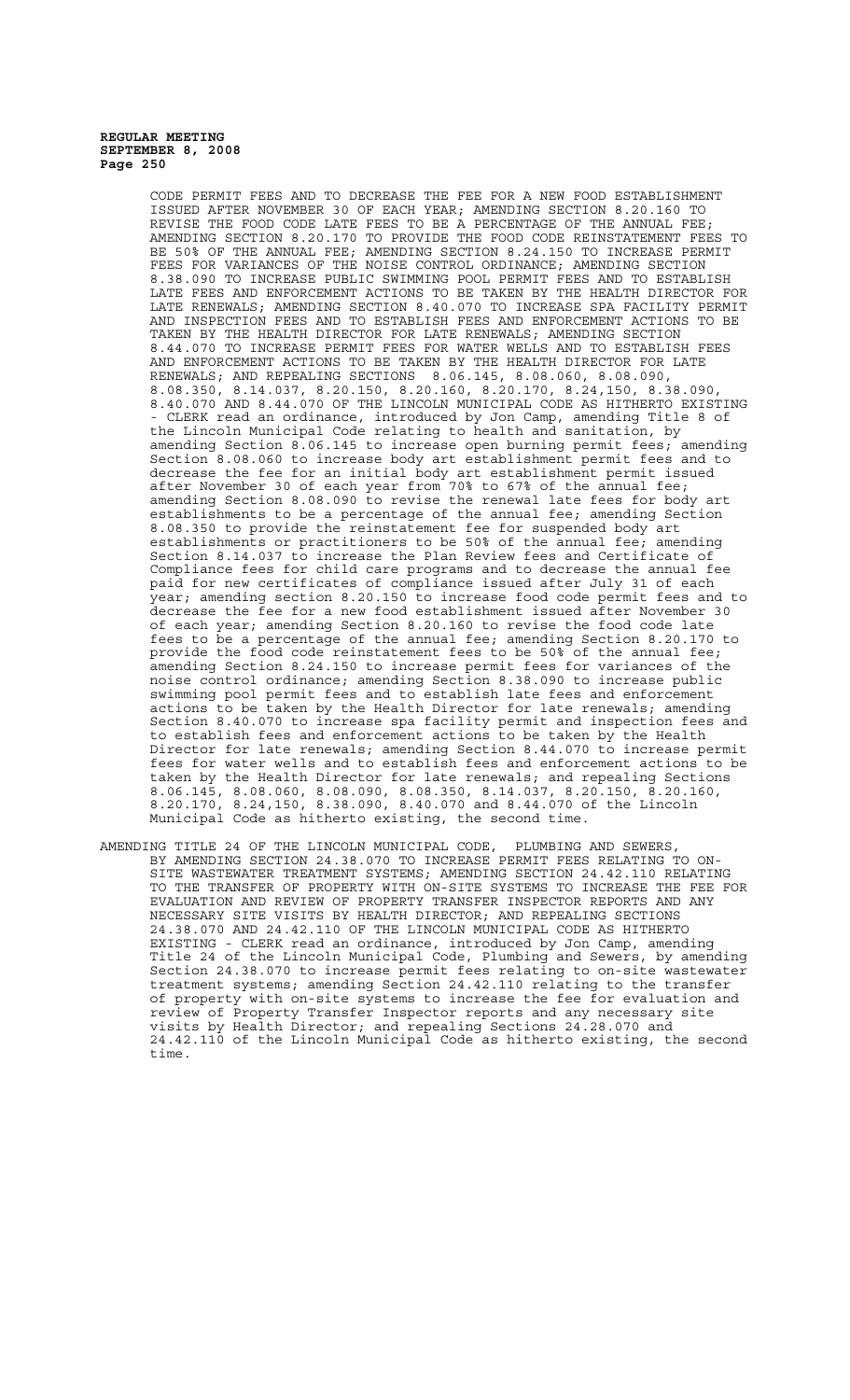#### **PUBLIC HEARING RESOLUTIONS**

AUTHORIZING THE EXECUTION AND DELIVERY OF THE LANCASTER COUNTY CORRECTIONAL FACILITY JOINT PUBLIC AGENCY AGREEMENT AND RELATED DOCUMENTS - CLERK read the following resolution, introduced by Jon Camp, who moved its

adoption:<br>A-84997 A R A-84997 A RESOLUTION AUTHORIZING THE EXECUTION AND DELIVERY OF THE LANCASTER COUNTY CORRECTIONAL FACILITY JOINT PUBLIC AGENCY AGREEMENT

WHEREAS, the Joint Public Agency Act (Chapter 13, Article 25, Reissue Revised Statutes of Nebraska, as amended, the "Act") permits local government units to make the most efficient use of their taxing authority and other powers by enabling them to cooperate with other governmental units on a basis of mutual advantage and to provide services and facilities in a manner and pursuant to forms of governmental organization that will accord best with geographic, economic, population, and other factors influencing the needs and development of local communities, and

NOW THEREFORE, BE IT RESOLVED that the Council of The City of Lincoln, Nebraska (the "City"), finds and determines that there exists a need for the creation of a joint public agency (the "Agency") pursuant to the Act to facilitate acquiring, constructing, equipping, furnishing and financing correctional facilities for the benefit of residents of the City as provided in the Act. The participants in the Agency will be the City and The County of Lancaster, Nebraska (the "County").

NOW THEREFORE BE IT FURTHER RESOLVED that the form, terms and provisions of the proposed Joint Public Agency Agreement Creating the Lancaster County Correctional Facility Joint Public Agency (the "Agreement") between the City and the County are, in all respects, hereby approved, authorized, ratified and confirmed, and the Mayor and the Clerk are each separately and individually hereby authorized and directed to execute, acknowledge and deliver the Agreement, including counterparts thereof, in the name and on behalf of the City. The Agreement, as executed and delivered, shall be in substantially the form attached hereto as Exhibit A subject to such changes therein as shall be approved by the Mayor, such execution thereof to constitute conclusive evidence of the City's approval of any and all changes or revisions therein from the form of the Agreement now set forth in Exhibit A; and from and after the execution and delivery of the Agreement by the City, the officers, agents and employees of the City are hereby authorized, empowered and directed to do all such acts and things and to execute all such documents as may be necessary to carry out and comply with the provisions of the Agreement.

NOW THEREFORE BE IT FURTHER RESOLVED that (a) if any provision of this Resolution shall be held or deemed to be or shall, in fact, be illegal, inoperative or unenforceable, the same shall not affect any other provision or provisions herein contained or render the same invalid, inoperative or unenforceable to any extent whatsoever; (b) to the extent that the provisions of this Resolution conflict with provisions of prior resolutions, or parts thereof, the provisions of this Resolution shall control, to the extent of such conflicts; and (c) this Resolution shall be in full force and effect immediately upon its passage and approval.

Introduced by Jon Camp Seconded by Svoboda & carried by the following vote: AYES: Camp, Cook, Emery, Eschliman, Marvin, Spatz, Svoboda; NAYS: None.

ACCEPTING A QUITCLAIM DEED FROM LANCASTER COUNTY SCHOOL DISTRICT 001 FOR A PORTION OF LOT 1, ARNOLD HEIGHTS NORTH ADDITION, AND DEDICATING THE SAME AS STREET RIGHT-OF-WAY FOR WEST STANTON STREET; AND DECLARING A PORTION OF LOT 2 AND OUTLOT D, ARNOLD HEIGHTS NORTH AS STREET RIGHT-OF-WAY FOR WEST STANTON; FOR ACCESS TO THE RELOCATED ARNOLD ELEMENTARY SCHOOL, ON PROPERTY GENERALLY LOCATED AT N.W. 48TH STREET AND WEST CUMINGS STREET CLERK read the following resolution, introduced by Jon Camp, who moved its adoption: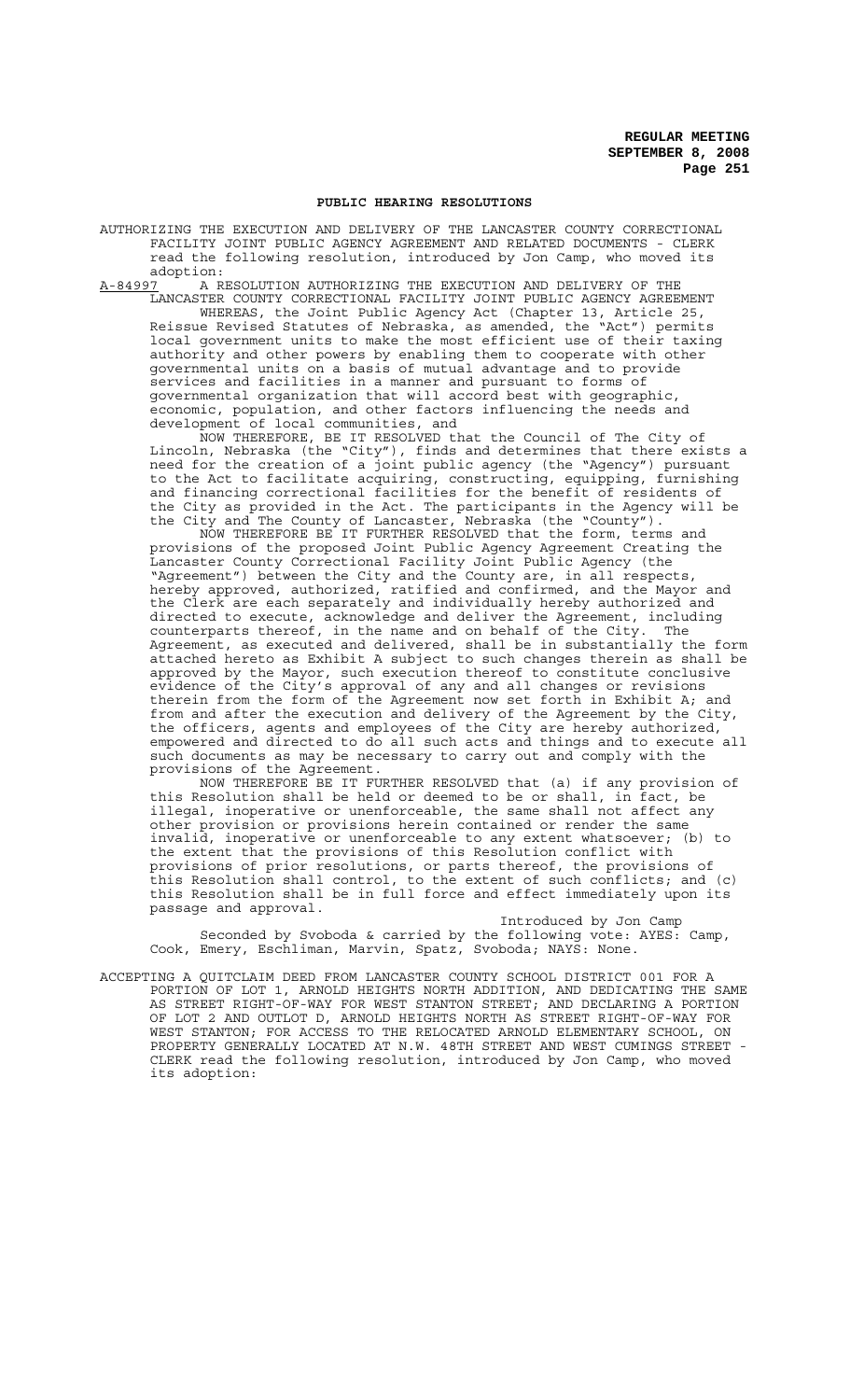A-85004 WHEREAS, the Lancaster County School District 001, a/k/a Lincoln Public Schools is relocating Arnold Elementary School and it is necessary to construct West Stanton Street for access to said school; and

WHEREAS, the Lancaster County School District 001, a/k/a Lincoln Public Schools has offered to deed to the City a portion of Lot 1, Arnold Heights North, located in the Southwest Quarter of Section 6, Township 10 North, Range 6 East of the 6th P.M. in the City of Lincoln, Lancaster County Nebraska, as street right-of-way for West Stanton Street; and

WHEREAS, the City of Lincoln, Nebraska, a municipal corporation, is the owner of Lot 2 and Outlot D, Arnold Heights North, located in the Southwest Quarter of Section 6, Township 10 North, Range 6 East of the 6th P.M. in the City of Lincoln, Lancaster County Nebraska; and WHEREAS, it is necessary for the City to declare portions of Lot 2

and Outlot D as street right-of-way for West Stanton Street. NOW, THEREFORE, BE IT RESOLVED by the City Council of the City of

Lincoln, Nebraska: That, on behalf of the City of Lincoln, Nebraska, the City Council hereby accepts the quitclaim deed from Lancaster County School District 001, a/k/a Lincoln Public Schools and declares that said deeded property shall be dedicated as street right-of-way for West Stanton Street, and the City Clerk shall cause said deed to be filed in the office of the Register of Deeds for Lancaster County, Nebraska.

That the City of Lincoln hereby declares that the following portions of Lot 2 and Outlot D, Arnold Heights North, located in the Southwest Quarter of Section 6, Township 10 North, Range 6 East of the 6th P.M. in the City of Lincoln, Lancaster County, Nebraska, shall be dedicated as street right-of-way for West Stanton Street:

The south sixty (60) feet of Lot 2 and the south sixty (60) feet of Outlot D, Arnold Heights North, Lincoln, Lancaster County, Nebraska.

Introduced by Jon Camp Seconded by Cook & carried by the following vote: AYES: Camp, Cook, Emery, Eschliman, Marvin, Spatz, Svoboda; NAYS: None.

ACCEPTING THE REPORT OF NEW AND PENDING CLAIMS AGAINST THE CITY AND APPROVING DISPOSITION OF CLAIMS SET FORTH FOR THE PERIOD OF AUGUST 1-15, 2008 - CLERK read the following resolution, introduced by Jon Camp, who moved

its adoption:<br><u>A-85005</u> BE IT R BE IT RESOLVED by the City Council of the City of Lincoln, Nebraska:

That the claims listed in the attached report, marked as Exhibit "A", dated August 18, 2008, of various new and pending tort claims filed against the City of Lincoln with the Office of the City Attorney or the Office of the City Clerk, as well as claims which have been disposed of, are hereby received as required by Neb. Rev. Stat. § 13-905 (Reissue 1997). The dispositions of claims by the Office of the City Attorney, as shown by the attached report, are hereby approved:

| DENIED                           |    |           | ALLOWED/SETTLED |    |          |
|----------------------------------|----|-----------|-----------------|----|----------|
| Mildred Weber                    |    | NAS*      | Ardell Boden    | Ś. | 240.71   |
| Deandre Brown                    | Ŝ. | 550.00    | Randy Velder    |    | 149.34   |
| Annette Carol Kreifels           |    |           | Burden Sales    |    |          |
| & Anthony Kreifels               |    | 75,000.00 | Company         |    | 5,759.51 |
|                                  |    |           | Black Hills     |    |          |
|                                  |    |           | Energy          |    | 225.12   |
| Tony Orosco                      |    | NAS*      | Christi Slechta |    | 155.00   |
| Brad Hulse                       |    | 1,014.09  | Kearney Moving  |    |          |
|                                  |    |           | Service         |    | 249.45   |
| BlueCross BlueShield             |    |           | Salah Al-Yaseri |    | 1,520.39 |
| of Nebraska                      |    |           |                 |    |          |
| (Claim ID No. EHN6630832NN) NAS* |    |           | Frantz Antoine  |    | 43.00    |
| Andrew Lundstrom                 |    | 6,813.53  | Dan McCoy       |    | 194.99   |
| *No Amount Specified             |    |           |                 |    |          |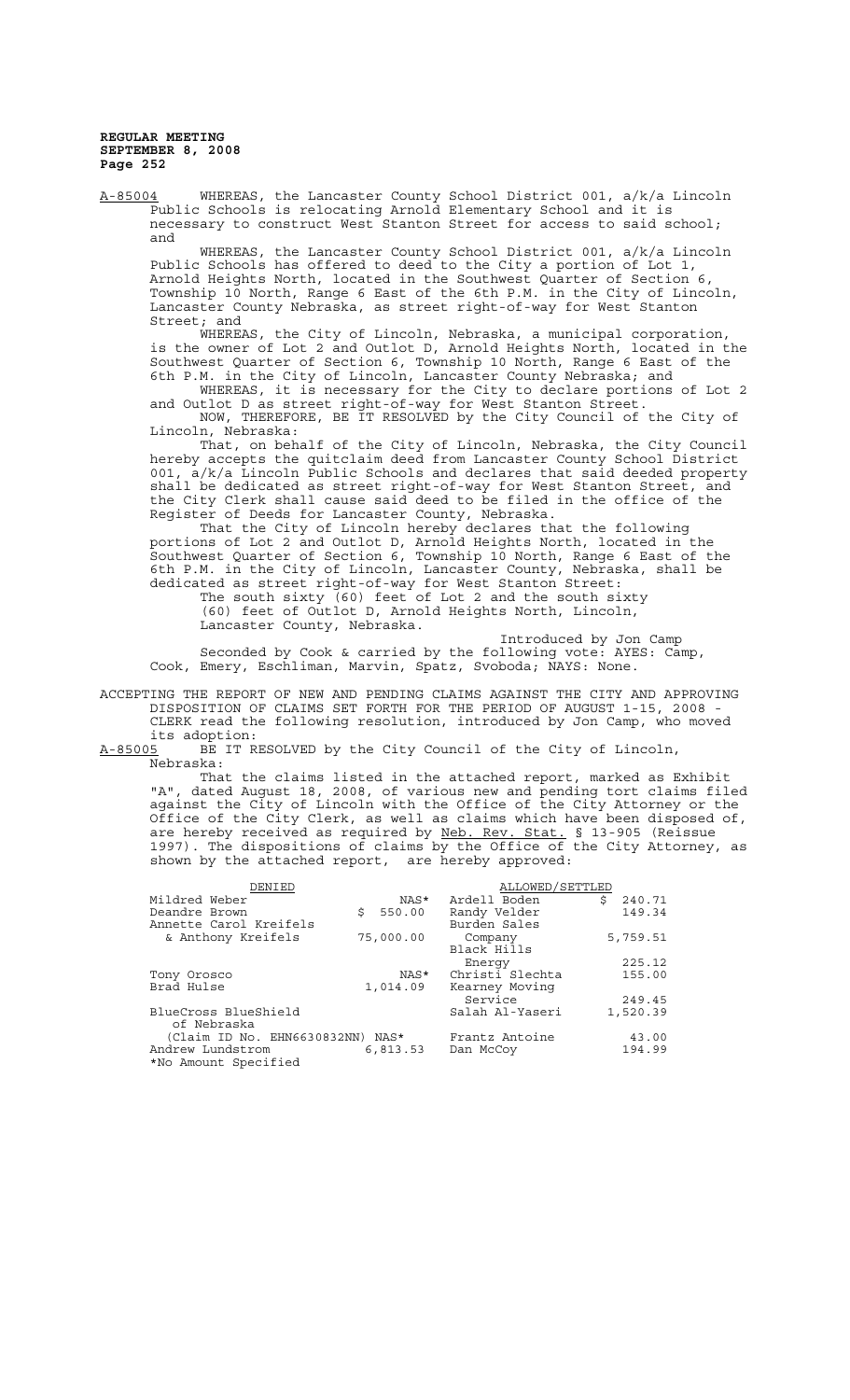The City Attorney is hereby directed to mail to the various claimants listed herein a copy of this resolution which shows the final disposition of their claim.

Introduced by Jon Camp Seconded by Emery & carried by the following vote: AYES: Camp, Cook, Emery, Eschliman, Marvin, Spatz, Svoboda; NAYS: None.

AUTHORIZING AND SUPPORTING THE PARKS & RECREATION DEPARTMENT'S SUBMITTAL OF A GRANT APPLICATION TO THE TRANSPORTATION ENHANCEMENT PROGRAM OF THE STATE OF NEBRASKA DEPARTMENT OF ROADS TO FUND THE CONSTRUCTION OF 3,300 FEET OF A TRAIL CONNECTING TIERRA/WILLIAMSBURG TRAIL WITH THE YANKEE HILL TRAIL GENERALLY FROM 36TH AND SAN MATEO DRIVE TO 34TH AND YANKEE HILL ROAD - PRIOR to reading:

CAMP Moved to continue Public Hearing for Bill No. 08R-204 to 9/15/08. Seconded by Emery & carried by the following vote: AYES: Camp, Cook, Emery, Eschliman, Marvin, Spatz, Svoboda; NAYS: None.

DECLARING THE OFFICIAL INTENT OF THE CITY TO REIMBURSE CERTAIN EXPENSES IN CONNECTION WITH THE PURCHASE OF A LONG TERM GROUND LEASE AND THE INSTALLATION OF STREETS AND INFRASTRUCTURE FOR THE PEROT SYSTEM REDEVELOPMENT PROJECT LOCATED IN THE UNIVERSITY OF NEBRASKA TECHNOLOGY PARK FROM THE PROCEEDS OF CITY OF LINCOLN TAX INCREMENT FINANCING BONDS - CLERK read the following resolution, introduced by Jon Camp, who moved

its adoption:<br><u>A-85006</u> A RESOL A-85006 A RESOLUTION TO DECLARE THE OFFICIAL INTENT OF THE CITY TO BORROW MONEY BY THE ISSUANCE OF TAX ALLOCATION BONDS TO REIMBURSE THE COSTS OF CONSTRUCTING, ACQUIRING, EQUIPPING AND FURNISHING IMPROVEMENTS TO THE CITY'S PEROT SYSTEMS REDEVELOPMENT PROJECT

BE IT RESOLVED by the Council (the "Council") of the City of Lincoln, Nebraska (the "City") as follows: Section 1. Findings.

(a) Pursuant to Resolution No. A-84099 (the "Resolution"), the City approved the Northwest Corridors Redevelopment Plan (the "Redevelopment Plan") under and pursuant to which the City shall undertake from time to time to redevelop and rehabilitate the Redevelopment Area (hereinafter defined).

The Redevelopment Plan makes provision for a number of redevelopment projects within the Redevelopment Area (hereinafter defined), including the Perot Systems Redevelopment Project (hereinafter defined)

(c) It is necessary, desirable, advisable and in the best interest of the City and its citizens that the City pay certain eligible costs in connection with the Perot Systems Redevelopment Project (as defined in the Redevelopment Plan, the "Project").<br>(d) The City has begun planning, acquiring

The City has begun planning, acquiring, constructing, equipping and furnishing the Project and on or after September 8, 2008, the City anticipates spending funds in the amount of \$3,750,000 to pay costs of the Project.

(e) The City has previously and will hereafter enter into such contracts and other agreements as shall be necessary in order to cause the Project to be developed, redeveloped and rehabilitated.

(f) It is necessary, desirable, advisable and in the best interests of the City that it continue planning, acquiring, constructing, equipping and furnishing the Project, which will require the expenditure of money by the City prior to the issuance of Perot Systems Redevelopment Project Tax Allocation Bonds (the "Bonds") in accordance with the provisions of its Home Rule Charter and the Constitution and laws of the State of Nebraska to finance the costs of the Project.<br>Section 2.

Declaration of Intent and Related Matters.

(a) The City hereby declares its official intent to reimburse all or a portion of the costs of the Project from the proceeds of the Bonds. Prior to the issuance of the Bonds, the City is authorized to advance approximately \$3,750,000 from the General Fund to pay a portion of the costs of planning, acquiring, constructing, equipping and furnishing the Project.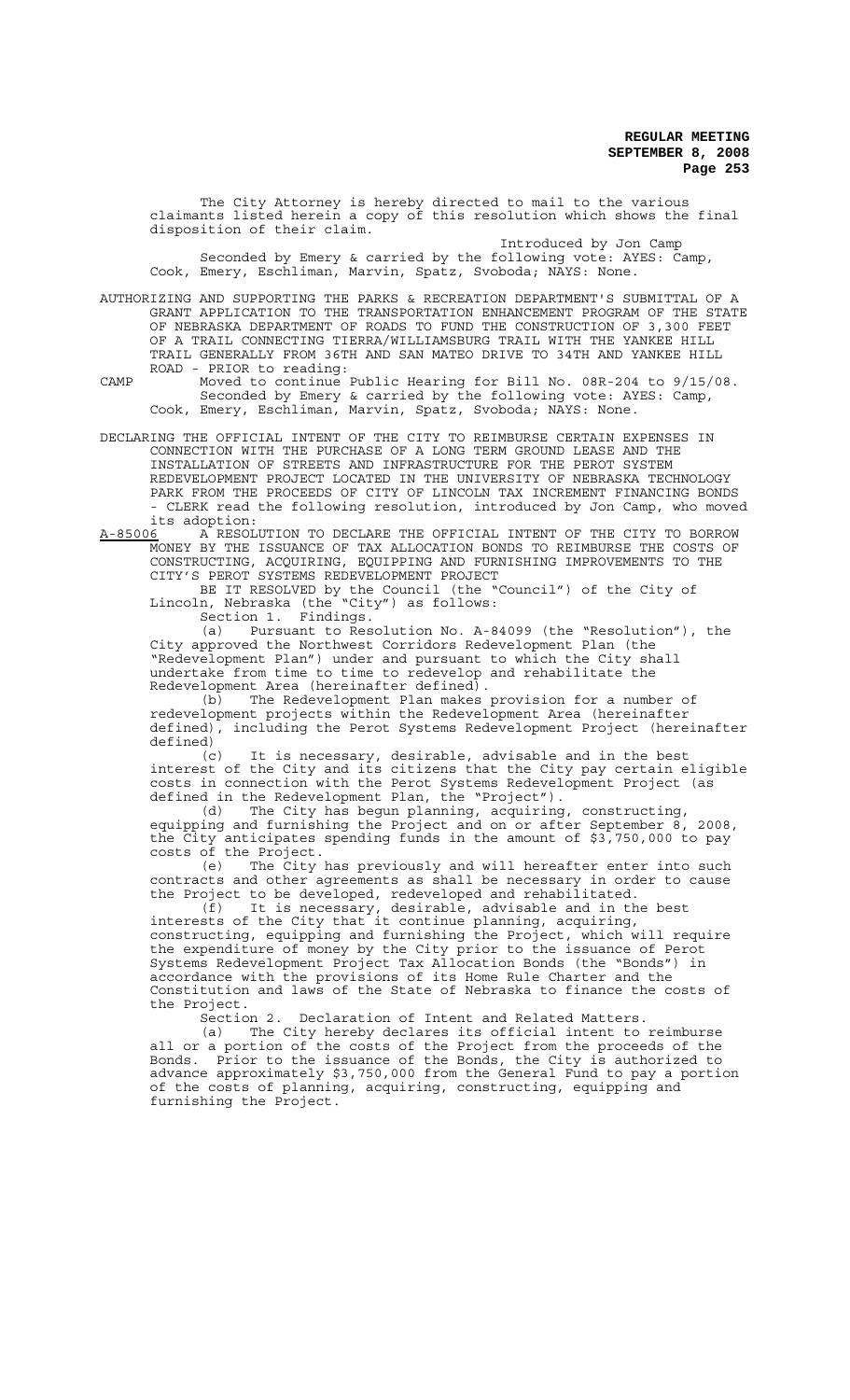(b) The reasonably expected source of funds to be used to pay debt service on the Bonds will be the incremental property tax revenues generated in the Redevelopment Area, which shall be pledged to the payment of the principal of and interest on the Bonds.

(c) The Bonds shall be issued in such amount and upon such terms and conditions as may be agreed upon by the City and the purchaser(s) of the Bonds for the purpose of paying all or a portion of the costs and expenses incident to the planning, acquisition, construction and financing of the Project, the Bonds to be authorized by the Council at a meeting to be held for such purpose.

Section 3. Authorizations.

(a) The Finance Director and the City Controller (each an "Authorized Officer") be, and each of them is, authorized to take such further action as such Authorized Officer shall deem necessary or desirable without further action by the Council to carry out the transactions contemplated by this Resolution.

(b) The Authorized Officers be, and each of them hereby is, authorized to execute on behalf of the City and to deliver any and all other instruments and documents including, but not limited to, such certificates or instruments as may be required under the terms of this Resolution necessary to be executed and delivered in connection with this Resolution and the approvals made hereby.

Section 4. Ratification. All acts and deeds heretofore done by any officer, employee or agent of the City on behalf of the City to reimburse expenditures made from and after the date of adoption of this Resolution with respect to the Project by the City through the issuance of the Bonds and other transactions contemplated by this Resolution are hereby ratified, confirmed and approved in all respects.

Section 5. Effective Dates. This Resolution shall be in full force and effect from and after its passage and adoption by the Council. Section 6. Conflicting Resolutions Repealed. parts thereof, in conflict with the provisions of this Resolution are, to the extent of such conflict, hereby repealed.

Introduced by Jon Camp Seconded by Emery & carried by the following vote: AYES: Camp, Cook, Emery, Eschliman, Marvin, Spatz, Svoboda; NAYS: None.

APPROVING THE CITY OF LINCOLN REDEVELOPMENT AGREEMENT (PEROT SYSTEMS PROJECT) BETWEEN THE CITY AND KDC-LINCOLN INVESTMENTS ONE LLC RELATING TO THE REDEVELOPMENT OF PROPERTY GENERALLY LOCATED IN THE UNIVERSITY OF NEBRASKA TECHNOLOGY PARK FOR CONSTRUCTION OF APPROXIMATELY 150,000 SQ. FT. OF COMMERCIAL SPACE - CLERK read the following resolution, introduced by Jon Camp, who moved its adoption:

A-85007 BE IT RESOLVED by the City Council of the City of Lincoln, Nebraska:

That the agreement entitled City of Lincoln Redevelopment Agreement (Perot Systems Project) which is attached hereto, marked as Attachment "A" and made a part hereof by reference, between the City of Lincoln and KDC-Lincoln Investments One LLC, outlining certain conditions and understandings relating to the redevelopment of property generally located in the University of Nebraska Technology Park to construct 150,000 sq. ft. for commercial space, is approved.

BE IT FURTHER RESOLVED that the Mayor is authorized to execute the Agreement on behalf of the City.

BE IT FURTHER RESOLVED that the City Clerk is directed to return one fully executed copy of this Agreement to Rick Peo, Chief Assistant City Attorney, for distribution to the parties.

BE IT FURTHER RESOLVED that the City Clerk is directed to record the Redevelopment Agreement or a summary memorandum thereof with the Register of Deeds, filing fees to be paid by KDC-Lincoln Investments One  $LTC$ .

Introduced by Jon Camp

Seconded by Emery & carried by the following vote: AYES: Camp, Cook, Emery, Eschliman, Marvin, Spatz, Svoboda; NAYS: None.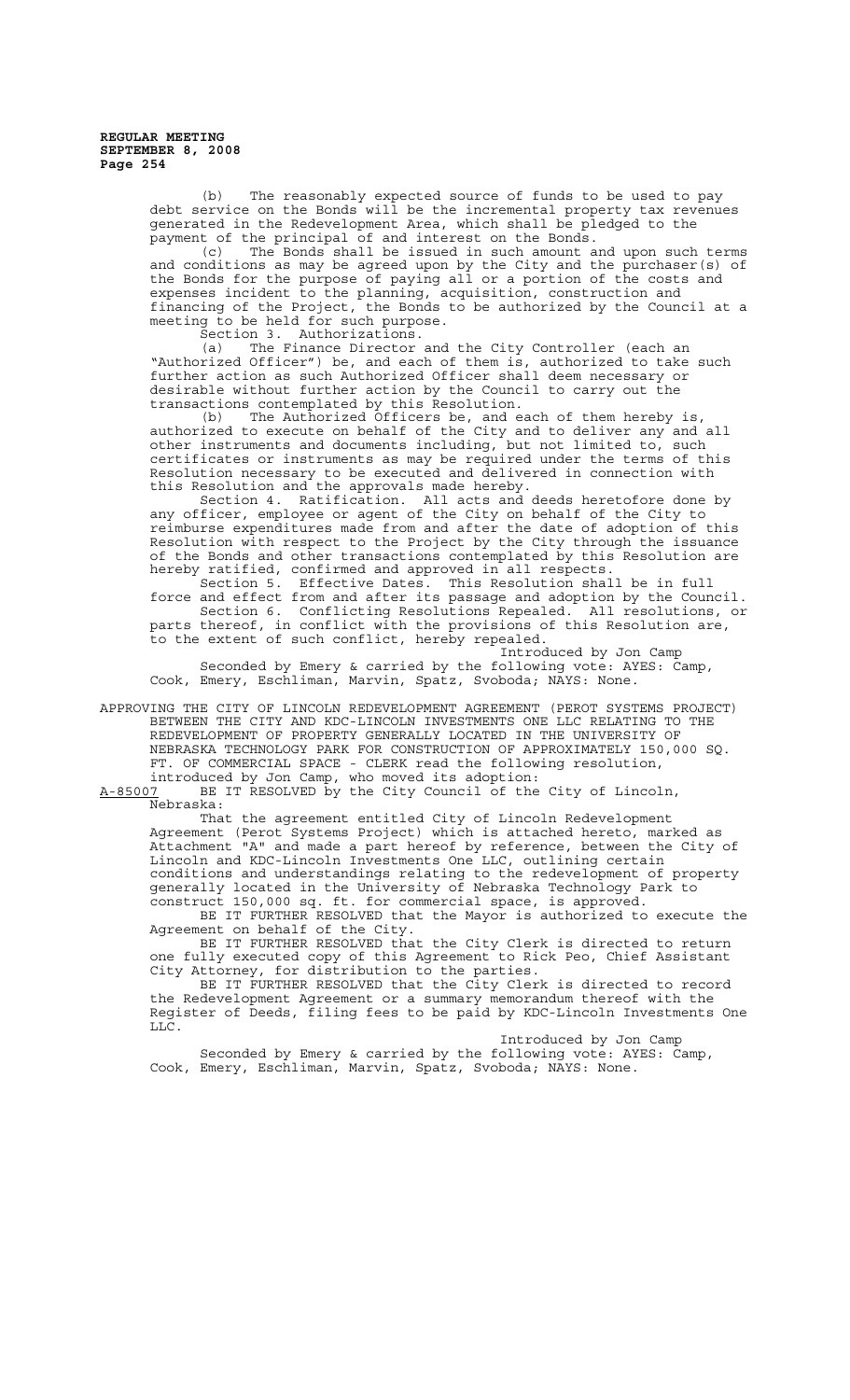INCREASING FEES FOR SPECIAL WASTE PERMITS AS AUTHORIZED UNDER CHAPTER 8.32 OF THE LINCOLN MUNICIPAL CODE - CLERK read the following resolution, introduced by Jon Camp, who moved its adoption:

A-85008 WHEREAS, the City Council adopted Resolution No. A-84487 on August 20, 2007, and is authorized under Chapter 8.32 of the Lincoln Municipal Code to establish and revise fees and minimum quantities for the issuance of Special Waste Permits; and

WHEREAS, the Health Director has determined that certain fee revisions and minimum quantities for the issuance of Special Waste Permits are appropriate.

NOW, THEREFORE, BE IT RESOLVED by the City Council of the City of Lincoln, Nebraska:

Commencing on the effective date of this resolution, the following schedule of annual permit fees, special fees, and minimum quantities is hereby established:

- A. Group 1: Wastes That May contain Free Liquids
- 1. Cooking oil and grease. Any quantity going to the Theresa Street Wastewater Treatment Plant Dump Station requires a permit, which permit may be issued as a blanket permit covering multiple disposals as provided on the permit. Annual Permit Fees: None. Waste in excess of one gallon per month or one pound per load disposed at a waste disposal site other than the Theresa Street Wastewater Treatment Plant Dump Station requires a Special Waste Permit. Annual permit fee: \$160.00 \$165.00.
- 2. Cooking grease trap waste. Any quantity requires a permit. Disposal at the Theresa Street Wastewater Treatment Plant Dump Station. Annual permit fee: None.
- For all other disposal sites. Annual permit fee: \$160.00 \$165.00. 3. Mud or sand from sumps or traps. Any quantity requires a permit. Disposal at the Theresa Street Wastewater Treatment Plant Dump Station. Annual permit fee: None.
- For all other disposal sites. Annual permit fee: \$160.00 \$165.00. 4. Septic tank waste. Any quantity requires a permit. Disposal at the Theresa Street Wastewater Treatment Plan Dump Station - Annual permit fee: None.
- For all other disposal sites Annual permit fee: \$160.00 \$165.00.<br>5. Chemicals and waste from portable or chemical toilets. Any quantity requires a permit. Disposal at the Theresa Street Wastewater Treatment Plant Dump Station - Annual permit fee: None. For all other disposal sites - Annual permit fee: \$160.00 \$165.00.
- 6. Sewage or other organic residues or sludges. Any quantity requires a permit. Disposal at the Theresa Street Wastewater Treatment Plan Dump Station - Annual permit fee: None. For all other disposal sites - Annual permit fees: \$160.00<br>\$165.00.
- 7. Sludges containing a liquid concentration of 80% or more by weight or material producing free liquids in a Standard Paint Filter Test. Any quantity requires a permit. Disposal at the Theresa Street Wastewater Treatment Plant Dump Station - Annual permit fee: None. For all other disposal sites - Annual permit fee:  $\frac{160.00}{165.00}$ .<br>Group II: Petroleum-based Wastes
- 8. Petroleum type grease trap waste. Any quantity requires a permit.<br>Annual permit fee: \$265.00 \$275.00.
- Annual permit fee: \$265.00 \$275.00.<br>9. Sludges from petroleum tanks. Any quantity requires a permit -
- Annual permit fee: \$<del>265.00</del> \$275.00. 10. a. Used oil filters. Any quantity requires an annual permit - Annual permit fees:
	- Less than 220 pounds per month \$55.00 \$60.00. 220 pounds or more a month - \$265.00 \$275.00.
	- b. Petroleum contaminated soil and granular absorbents. Permitted Quantity: 220 pounds per month or more - Annual permit fee: \$265.00 \$275.00.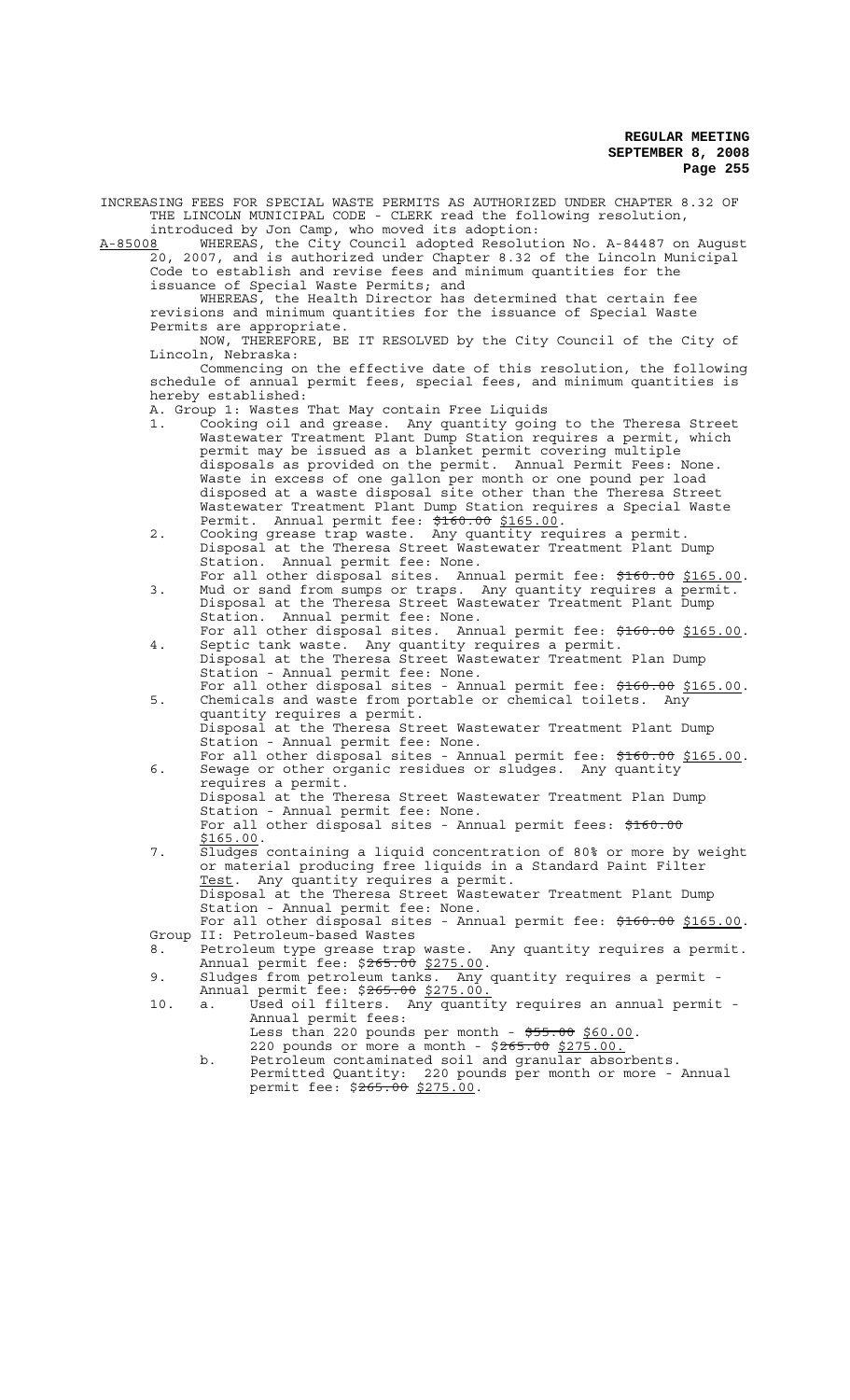- c. Petroleum contaminated refuse or other materials except oil filters, soil and granular absorbents. Any quantity<br>requires a permit - Annual permit fee: - Annual permit fee: Quantities up to 220 pounds per month - \$55.00 \$60.00. Quantities 220 pounds or more per month - \$265.00 \$275.00.
- 11. Petroleum contaminated water. Permitted quantity: 55 gallons per month or more - Annual permit fee: \$<del>265.00</del> \$275.00.
- 12. Oil, lubricants, hydraulic fluids, fuels, and other petroleum products. Any quantity requires a permit. Permit issued only for incineration in a used oil burning heating unit - Annual permit fee;  $\frac{25.00}{25.00}$  \$30.00.
- Group III: Empty Containers
- 13. Pressurized containers or containers that may explode upon crushing. Empty containers meeting criteria for safe disposal at the City of Lincoln's Sanitary Landfill adopted according to §8.32.070 will not require a permit. For all other disposal sites: any quantity requires a permit -
- Annual Permit fee: \$160.00 \$165.00. 14. Containers over five gallons in size. Empty containers meeting criteria for safe disposal at the City of Lincoln's Sanitary Landfill adopted according to §8.32.070 will not require a permit. For all other disposal sites: Any quantity requires a permit - Annual Permit fee: \$165.00 \$165.00.
- 15. Empty containers labeled "DANGER" or which once contained hazardous material. Empty containers meeting criteria for safe disposal at the City of Lincoln's Sanitary Landfill adopted according to §8.32.070 will not require a permit. For all other disposal sites: Any quantity requires a permit - Annual permit fee: \$160.00 \$165.00.
- 16. Fuel tanks. Empty containers meeting criteria for safe disposal at the City of Lincoln's Sanitary Landfill adopted according to §8.32.070 will not require a permit. For all other disposal sites - Any quantity requires a permit -Annual permit fee: \$160.00 \$165.00.
- Group IV: Solvents, Absorbents, Filters, and Residues
- 17. Solvents, degreasers, strippers, thinners, and related products. Any quantity requires a permit. Annual permit fee: \$160.00 \$165.00.<br>18. Refuse containing solvents, degreasers, strippers, or thinners.
- Any quantity requires a permit Annual permit fee: \$160.00 \$165.00.<br>19. Lime or other inorganic residues or sludges. Minimum quantities:
- twenty-five gallons or 43 pounds per month Annual permit fee:  $$265.00$  \$275.00.
- 20. Paint dry waste, filters, and paint contaminated material. Minimum quantities: 43 pounds per month - Annual permit fee: \$265.00 \$275.00.
- 21. Fly ash. Minimum quantities: 43 pounds per month Annual permit fee: \$265.00 \$275.00.
- 22. Bottom ash. Minimum quantities: 43 pounds per month Annual permit fee: \$265.00 \$275.00.
- Group V: Hazardous or Toxic Chemicals or Chemical Products 23. Antifreeze or treatment chemicals for boilers, heat exchangers, cooling towers, and similar uses. Minimum quantities: Five
- gallons or more per day Annual permit fee: \$165.00 \$165.00.<br>24. Chemicals labeled WARNING for toxics and pesticides: Minimum quantities: One pint or one pound per load or more - Annual permit
- fee: \$265.00 \$275.00. 25. Pharmaceutical products. Minimum quantities: More than five
- gallons or 43 pounds per month Annual permit fee: \$265.00 \$275.00.
- 26. Adhesives, sealants, coatings or catalysts. Minimum quantities: More than five gallons or  $43$  pounds per month - Annual permit fee:  $$265.00$  \$275.00.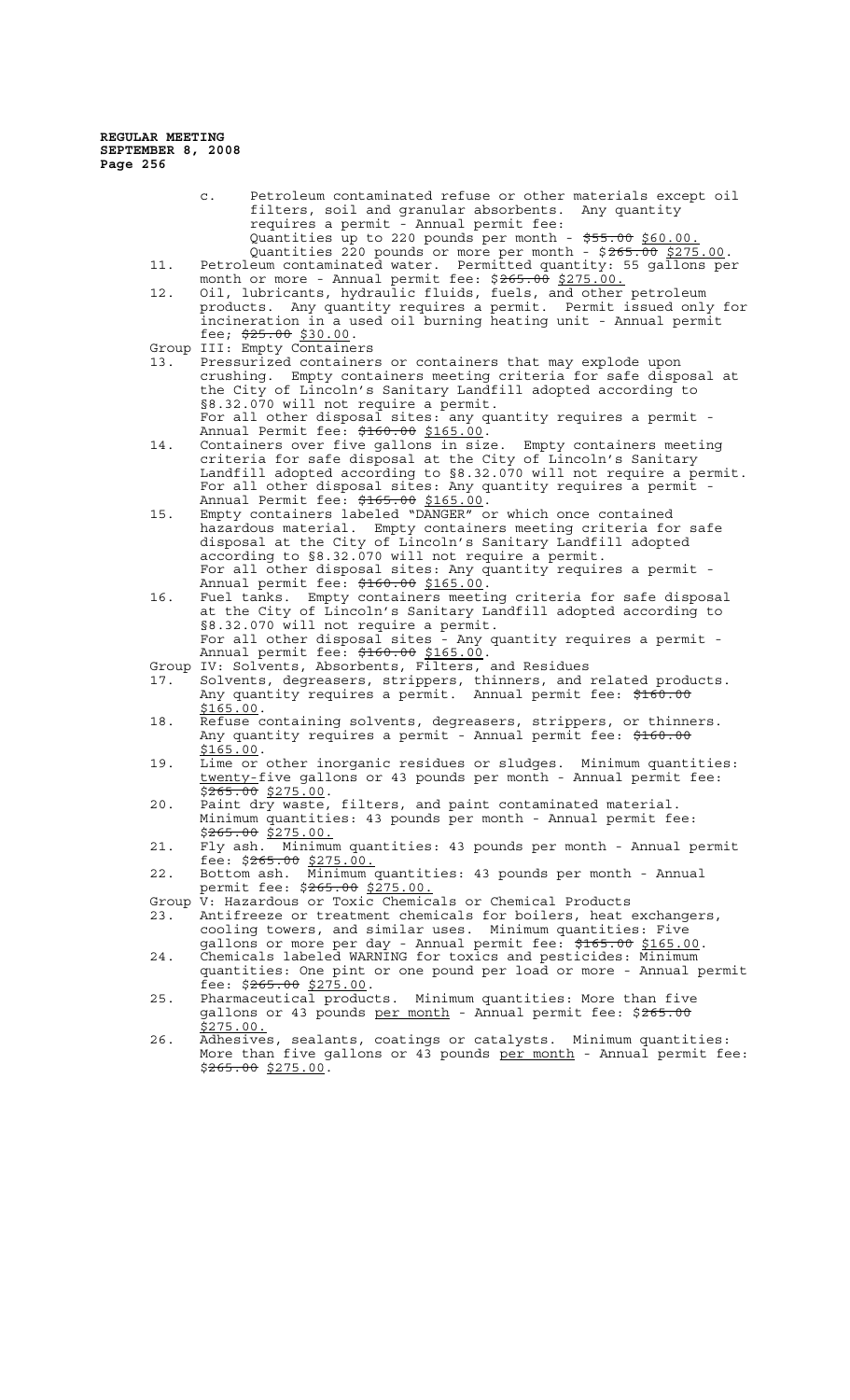- 27. Material containing between 25 and 100 percent of the maximum concentration of any Toxic Characteristic Leaching Procedure (TCLP) listed chemical as referenced in 30 CFR 261.24, Table 1 or that exceeds a concentration of 0.3 mg/kg of nickel. Minimum that exceeds a concentration of 0.3 mg/kg of nickel. Minimum<br>quantities: More than five gallons or 43 pounds <u>per month</u> - annual permit fee; \$<del>265.00</del> \$275.00.
- 28. Hazardous or potentially hazardous waste or chemicals labeled "DANGER." Any quantity requires a permit - Annual permit fee: \$265.00 \$275.00.

- Group VI: Miscellaneous<br>29. Treated or untrea Treated or untreated infectious waste from hospitals. Any
- quantity requires a permit Annual permit fee: \$265.00 \$275.00. 30. Treated or untreated infectious waste from other than hospitals.
- Any quantity requires a permit Annual permit fee: \$25.00 \$30.00. 31. Waste containing or likely to contain polychlorinated biphenyls (PCB). Any quantity requires a permit - Annual permit fee:
- \$160.00 \$165.00. 32. Waste containing asbestos. Wastes from National Emission Standards of Hazardous Air Pollutants (NESHAP) and Nebraska Department of Health (NDOH) permitted removal projects in Lincoln and Lancaster County do not require a Special Waste Permit. All other asbestos waste material in any quantity requires a permit - Annual permit fee: \$55.00 \$60.00.
- 33. Material other than asbestos that could create a health hazard if airborne. Any quantity requires a permit - Annual permit fee:  $\frac{$160.00}{$165.00}$ .
- 34. Wood that has been treated with hazardous or toxic chemicals. Quantities more than 43 pounds per month - Annual permit fee: \$55.00 \$60.00.
- 35. Any other solid waste which, because of its physical, chemical or biological characteristics, requires special handling, treatment or disposal methodologies in order to protect public health, safety, and the environment. Any quantity requires a permit - Annual permit fee: \$160.00 \$165.00.<br>F. General<br>1. If the Health Department identifies

- If the Health Department identifies a new special waste stream due to process changes or otherwise, such special waste stream shall require an additional application, permit, and permit fee even if the special waste generator has an existing permit for a separate waste stream, including an existing permit for the same waste or waste category.
- 2. New industries, commercial operations, or home occupations disposing special wastes shall file a completed inventory/permit application with the Lincoln-Lancaster county Health Department within six months.
- 3. Inventory/permit applications from existing special waste generators must be filed within 60 days of notification by the Health Director. If, after notice has been sent, an inventory/permit application is received by the Lincoln-Lancaster County Health Department after 60 days or if the application is postmarked after the 60-day period, the resulting permit, if issued, will be assessed an additional \$50.00 \$55.00.<br>BE IT FURTHER RESOLVED that City Council Resolution No. A-84487 shall be

superseded by the terms of this resolution.

Introduced by Jon Camp Seconded by Emery & carried by the following vote: AYES: Camp, Cook, Emery, Eschliman, Marvin, Spatz, Svoboda; NAYS: None.

AMENDING THE LINCOLN LANCASTER COUNTY AIR POLLUTION CONTROL PROGRAM REGULATIONS AND STANDARDS TO INCREASE THE FEES FOR ENGINEERING REVIEW TIME FOR CONSTRUCTION PERMITS AND THE NOTIFICATION FEE FOR ASBESTOS REMOVAL PROJECT - CLERK read the following resolution, introduced by Jon Camp, who moved its adoption: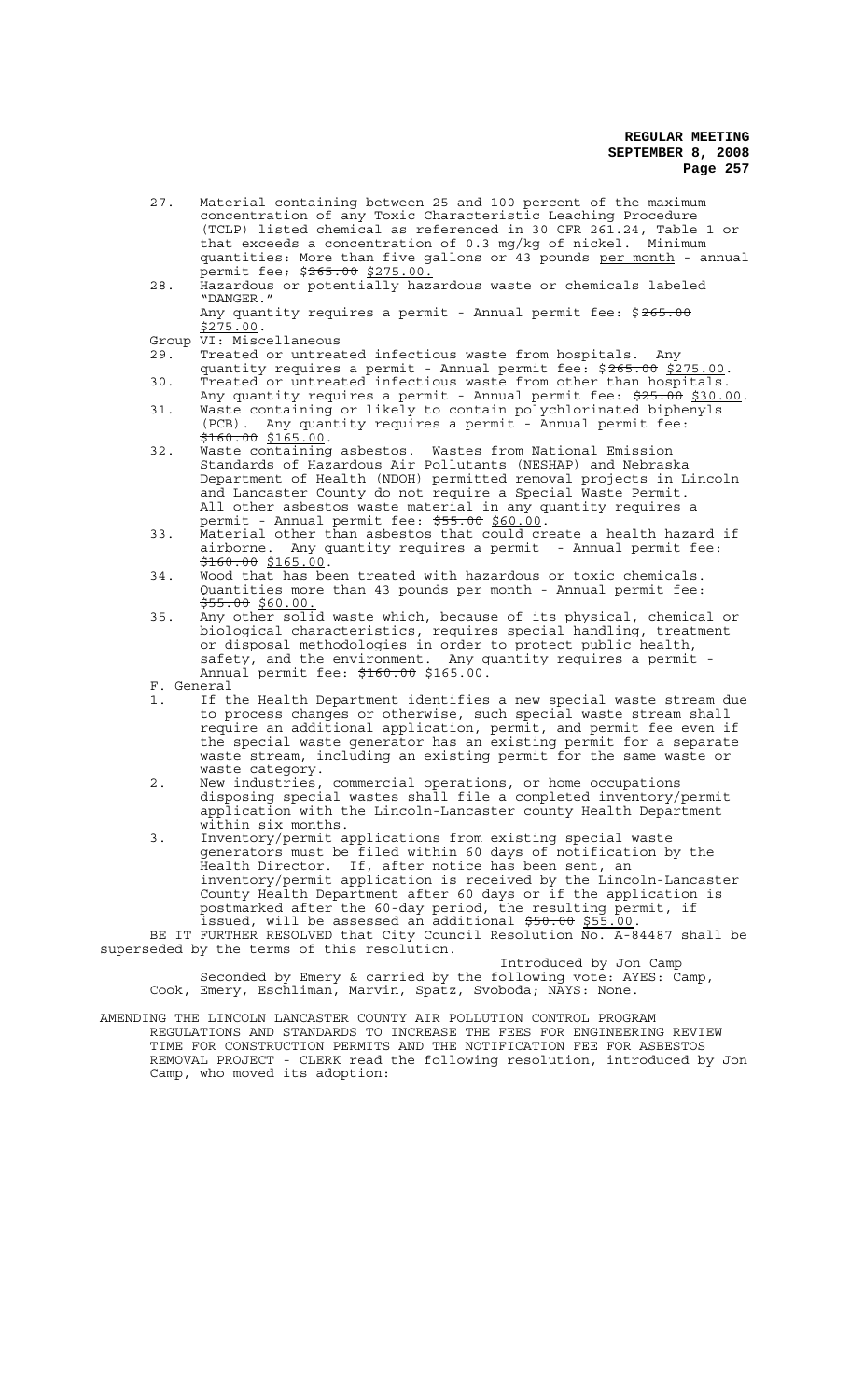A-85009 BE IT RESOLVED by the City Council of the City of Lincoln, Nebraska:

That the Amendments to Article 1, Section 6 and Article 2, Section 30 of the Lincoln-Lancaster County Air Pollution Control Program Regulations and Standards implemented by the Lincoln-Lancaster County Health Department, copies of which are attached hereto, marked as Attachment "A" and made a part hereof by reference, which Amendments increase the notification fee for a National Emission Standards for Hazardous Air Pollutants (NESPAPS) asbestos project and construction permit fees, respectively, are hereby approved.

The City Clerk is directed to return two (2) fully executed copies this Resolution and Amendments to Susan Starcher, Lancaster County Clerk's Office, for filing with the County.

Introduced by Jon Camp Seconded by Emery & carried by the following vote: AYES: Camp, Cook, Emery, Eschliman, Marvin, Spatz, Svoboda; NAYS: None.

# **ORDINANCE - 1ST READING & RELATED RESOLUTIONS (AS REQUIRED)**

- COMP. PLAN CONFORMITY 07023 DECLARING APPROXIMATELY 2,739 SQUARE FEET OF PROPERTY GENERALLY LOCATED AT SOUTH 46TH STREET AND O STREET AS SURPLUS. (RELATED ITEMS: 08-69, 08-68) - CLERK read an ordinance, introduced by Jonathan Cook, declaring approximately 2,739 square feet of City-owned property generally located at South 46<sup>th</sup> Street and O Street as surplus and authorizing the sale thereof, the first time.
- VACATION 07008 VACATING A PORTION OF SOUTH 46TH STREET ABUTTING O STREET CONSISTING OF APPROXIMATELY 2,249 SQUARE FEET AND RETAINING TITLE THERETO. (RELATED ITEMS: 08-69, 08-68) - CLERK read an ordinance, introduced by Jonathan Cook, vacating a portion of S. 46<sup>th</sup> Street abutting O Street and retaining title thereto in the City of Lincoln, Lancaster County, Nebraska, the first time.
- AMENDING CHAPTER 2.76 OF THE LINCOLN MUNICIPAL CODE RELATING TO THE CITY'S PERSONNEL SYSTEM BY AMENDING SECTION 2.76.380, SICK LEAVE WITH PAY, AND SECTION 2.76.395, VACATION LEAVE WITH PAY, TO REFLECT NEGOTIATED CHANGES AND CHANGES APPLICABLE TO EMPLOYEES WITH A PAY RANGE PREFIXED BY "N" OR "X" NOT REPRESENTED BY A BARGAINING UNIT - CLERK read an ordinance, introduced by Jonathan Cook, amending Chapter 2.76 of the Lincoln Municipal Code relating to the City's Personnel System by amending Section 2.76.380, Sick Leave with Pay, to increase from 40 hours to 60 hours the maximum number of hours an employee with a pay range prefixed by "N" or "X" may be granted in each calendar years for illness in the employee's immediate family; amending Section 2.76.395, Vacation Leave with Pay, to increase the amount of vacation earned at specified years of service and to add a level of vacation accrual after 12 years of service for employees with a pay range prefixed by "N" or "X"; and repealing Section 2.76.380 and 2.76.395 of the Lincoln Municipal Code as hitherto existing, the first time.
- AMENDING SECTION 2.78.020, MANAGEMENT COMPENSATION PLAN, OF THE LINCOLN MUNICIPAL CODE TO REFLECT NEGOTIATED CHANGES AND CHANGES APPLICABLE TO EMPLOYEES WITH A PAY RANGE PREFIXED BY "M" NOT REPRESENTED BY A BARGAINING UNIT - CLERK read an ordinance, introduced by Jonathan Cook, amending Section 2.78.020 of the Lincoln Municipal Code relating to Annual Leave under the City's Management Compensation Plan to increase from 40 hours to 60 hours the maximum number of hours of unused annual leave that employees with a pay range prefixed by the letter "M" may carry over, and for "M" class employees with a 56-hour work week to increase such hours from 60 hours to 80 hours; and repealing Sections 2.78.020 of the Lincoln Municipal Code as hitherto existing, the first time.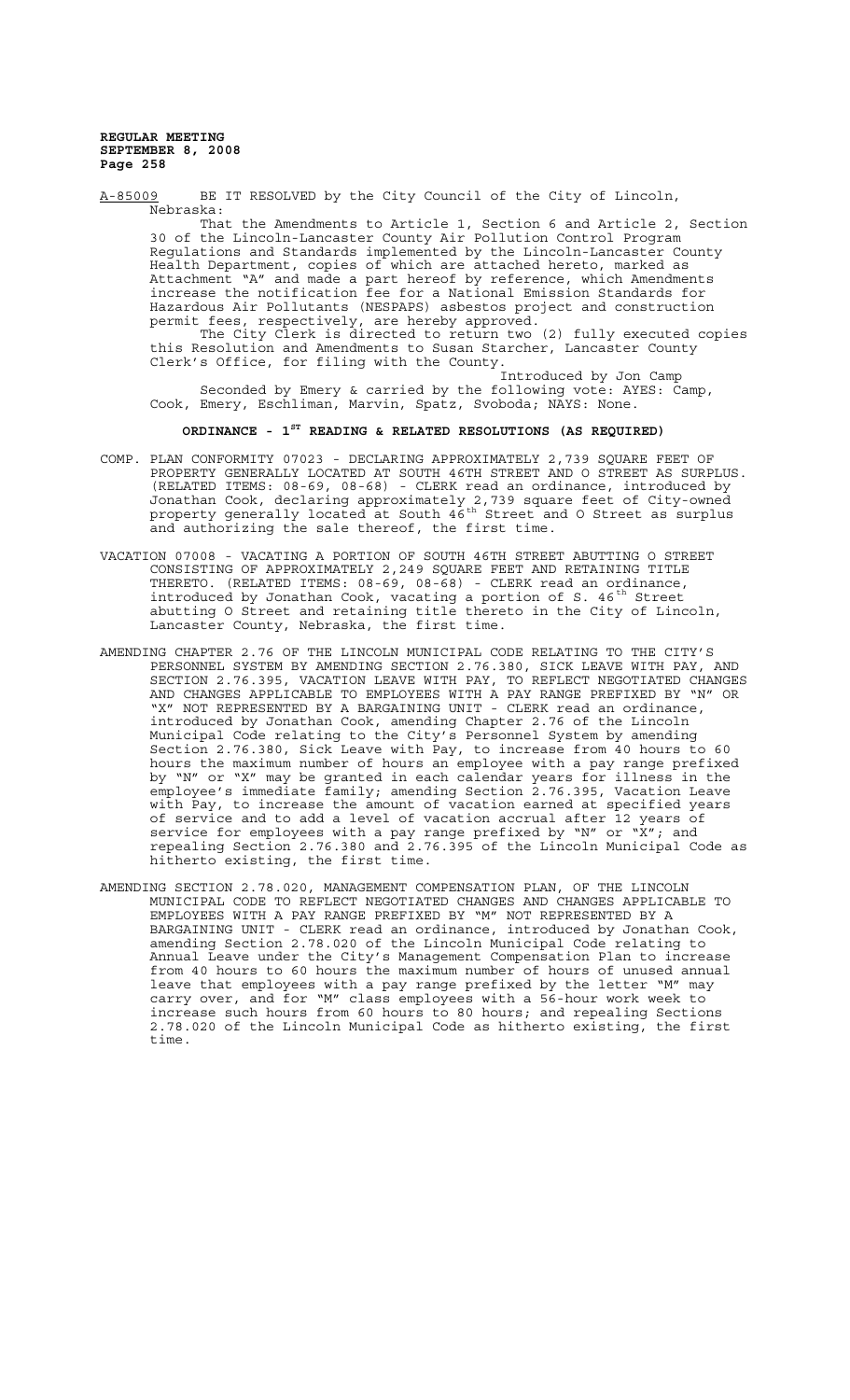- ADOPTING PAY SCHEDULES AND SCHEDULES OF PAY RANGES FOR EMPLOYEES WHOSE CLASSIFICATIONS ARE ASSIGNED TO PAY RANGES PREFIXED BY THE LETTER X - CLERK read an ordinance, introduced by Jonathan Cook, adopting pay schedules and schedules of pay ranges for employees for the City of Lincoln, Nebraska whose classifications are assigned to pay ranges prefixed by the letter "X" and repealing Ordinance No. 18974, passed by the City Council on August 6, 2007, the first time.
- APPROVING A LEASE AGREEMENT BETWEEN THE CITY AND THE FIRTH COMMUNITY CENTER FOR THE LEASE OF SPACE BY THE LINCOLN AREA AGENCY ON AGING FOR ITS ACTIVAGE CENTER PROGRAM AT 311 NEMAHA STREET, FIRTH, NEBRASKA FROM SEPTEMBER 1, 2008 TO AUGUST 31, 2009 - CLERK read an ordinance, introduced by Jonathan Cook, accepting and approving a Lease Agreement between the City of Lincoln and Firth Community Center for the lease of office space by the Lincoln Area Agency on Aging for its ActivAge Center program at 311 Nemaha Street, Firth, NE 68358 for a term beginning September 1, 2008 through August 31, 2009, the first time.
- AMENDING CHAPTER 21 OF THE LINCOLN MUNICIPAL CODE, THE LINCOLN HOUSING CODE, BY AMENDING SECTIONS 21.01.185 AND 21.01.212 RELATING TO MAINTENANCE OF PREMISES AND INADEQUATE MAINTENANCE, RESPECTIVELY, TO PROVIDE THAT THE USE OF INDOOR UPHOLSTERED FURNITURE OUTDOORS CONSTITUTES INADEQUATE MAINTENANCE AND REPEALING SECTIONS 21.01.185 AND 21.01.212 AS HITHERTO EXISTING - CLERK read an ordinance, introduced by Jonathan Cook, amending Section 21.01.185 and Section 21.01.212 of the Lincoln Municipal Code relating to Maintenance of Premises and Inadequate Maintenance, respectively, to provide that the use of indoor upholstered furniture outdoors constitutes inadequate maintenance; and repealing Sections 21.01.185 and 21.01.212 of the Lincoln Municipal Code as hitherto existing, the first time.

## **ORDINANCES - 3RD READING & RELATED RESOLUTIONS (as required)**

CHANGE OF ZONE 08027 - AMENDING TITLE 27 OF THE LINCOLN MUNICIPAL CODE, THE ZONING CODE, BY ADDING A NEW SECTION 27.25.080 TO PROVIDE THAT EACH APPLICATION FOR A BUILDING PERMIT IN THE O-1 OFFICE DISTRICT SHALL BE REVIEWED FOR COMPLIANCE WITH THE LINCOLN DOWNTOWN DESIGN STANDARDS; BY AMENDING SECTION 27.35.020 TO ADD PROHIBITED USES IN THE AREA OF THE B-4 LINCOLN CENTER BUSINESS DISTRICT FROM 150 FEET EAST OF 17TH STREET TO THE EASTERN EDGE OF SAID DISTRICT; AMENDING SECTION 27.35.025 TO DELETE RECYCLING CENTERS AS A PERMITTED CONDITIONAL USE IN THE B-4 DISTRICT AND TO ADD VEHICLE BODY REPAIR SHOPS AS A PERMITTED CONDITIONAL USE IN THE AREA 150 FEET EAST OF 17TH STREET TO THE WESTERN EDGE OF SAID DISTRICT; AMENDING SECTION 27.35.030 TO MODIFY EXISTING PROVISIONS REGARDING PERMITTED SPECIAL USES IN THE B-4 DISTRICT AND TO ADD SERVICE STATIONS AS A PERMITTED SPECIAL USE IN THE AREA OF THE B-4 DISTRICT FROM 150 FEET EAST OF 17TH STREET TO THE EASTERN EDGE OF SAID DISTRICT; AMENDING SECTION 27.35.070 TO MODIFY THE HEIGHT AND AREA REGULATIONS IN THE B-4 DISTRICT; ADDING A NEW SECTION 27.35.080 TO PROVIDE THAT EACH APPLICATION FOR A BUILDING PERMIT IN THE B-4 LINCOLN CENTER BUSINESS DISTRICT SHALL BE REVIEWED FOR COMPLIANCE WITH THE LINCOLN DOWNTOWN DESIGN STANDARDS; AMENDING SECTION 27.63.180 TO MODIFY EXISTING PROVISIONS REGARDING PERMITTED SPECIAL USES IN THE B-4 DISTRICT AND TO ADD SERVICE STATIONS AS A PERMITTED SPECIAL USE IN THE AREA FROM 150 FEET EAST OF 17TH STREET TO THE EASTERN EDGE OF SAID DISTRICT; AMENDING SECTION 27.67.050 TO MODIFY SPECIAL PARKING CONDITIONS IN THE B-4 DISTRICT; AMENDING SECTION 27.69.070 TO ALLOW CERTAIN PERMITTED SIGNS IN THE B-4 DISTRICT BEGINNING 150 FEET EAST OF 17TH STREET AND CONTINUING TO THE WESTERN BOUNDARY OF SAID DISTRICT AND TO ALLOW CERTAIN PERMITTED SIGNS IN THE B-4 DISTRICT BEGINNING 150 FEET EAST OF 17TH STREET AND CONTINUING TO THE EASTERN BOUNDARY OF SAID DISTRICT; AND REPEALING SECTIONS 27.35.020, 27.35.025, 27.35.030, 27.35.070, 27.63.180, 27.67.050, AND 27.69.070 OF THE LINCOLN MUNICIPAL CODE AS HITHERTO EXISTING. (RELATED ITEMS: 08-107, 08R-187, 08-108) (8/25/08 - ACTION DELAYED 2 WKS. TO 9/8/08) - PRIOR to reading: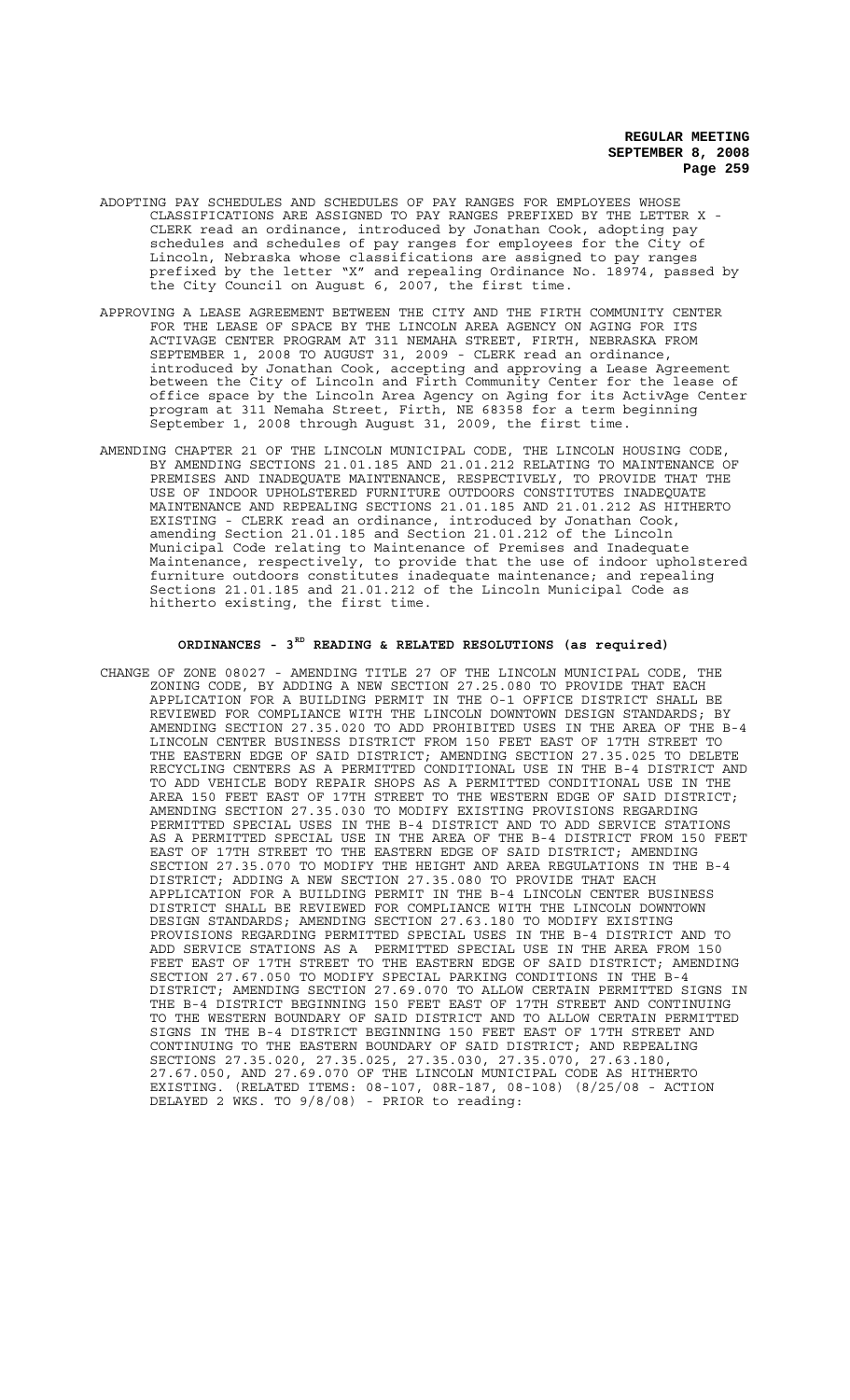ESCHLIMAN Passed the gavel to Vice Chair Emery and moved MTA #1 to amend Bill No. 08-107 in the following manner: 1. On page 10, lines 6, 7, and 8, delete the last sentence of subparagraph (a): "There will also be no parking requirements in the area located between the centerline of "N" Street and the centerline of "P" Street from 150 feet east of 17th Street to the eastern boundary of B-4 District." 2. On page 10, line 10, after "B-4 District," delete the following: "not specifically excepted in section (a) above". Seconded by Camp & **LOST** by the following vote: AYES: Eschliman; NAYS: Camp, Cook, Emery, Marvin, Spatz, Svoboda. ESCHLIMAN Moved MTA #2-A to amend Bill No. 08-107 in the following manner: 1. On page 6, after line 14, insert the following: (2) Automobile and truck wash facilities; 2. On page 9, line 29 add the words "automobile and truck wash facilities" after the word "service station" in the list of use permitted by special permit in the B-4 zoning district from 150 feet of 17th Street to the eastern edges of the B-4 Lincoln Center Business District. Motion died for lack of a second. ESCHLIMAN Moved MTA #3 to amend Bill No. 08-107 in the following manner: 1. On page 3, line 30, delete the words "Automobile, motorcycle," and capitalize the "t" in the word "truck." Motion died for lack of a second. EMERY Passed the gavel back to Eschliman. CLERK Read an ordinance, introduced by John Spatz, amending Title 27 of the Lincoln Municipal Code, the Zoning Code, by adding a new Section 27.25.080 to provide that each application for a building permit in the O-1 Office District shall be reviewed for compliance with the Lincoln Downtown Design Standards; by amending Section 27.35.020 to add prohibited uses in the area of the B-4 Lincoln Center Business District

.<br>from 150 feet east of 17th Street to the eastern edge of said district; amending Section 27.35.025 to delete recycling centers as a permitted conditional use in the B-4 district and to add vehicle body repair shops as a permitted conditional use in the area 150 feet east of 17th Street to the western edge of said district; amending Section 27.35.030 to modify existing provisions regarding permitted special uses in the B-4 district and to add service stations as a permitted special use in the area of the B-4 district from 150 feet east of 17th Street to the eastern edge of said district; amending Section 27.35.070 to modify the height and area regulations in the B-4 district; adding a new Section 27.35.080 to provide that each application for a building permit in the B-4 Lincoln Center Business District shall be reviewed for compliance with the Lincoln Downtown Design Standards; amending Section 27.63.180 to modify existing provisions regarding permitted special uses in the B-4 district and to add service stations as a permitted special use in the area from 150 feet east of 17th Street to the eastern edge of said district; amending Section 27.67.050 to modify special parking conditions in the B-4 district; amending Section 27.69.070 to allow certain permitted signs in the B-4 district beginning 150 feet east of 17th Street and continuing to the western boundary of said district and to allow certain permitted signs in the B-4 district beginning 150 feet east of 17th Street and continuing to the eastern boundary of said district; and repealing Sections 27.35.020, 27.35.025, 27.35.030, 27.35.070, 27.63.180, 27.67.050, and 27.69.070 of the Lincoln Municipal Code as hitherto existing, the third time.

SPATZ Moved to pass the ordinance as read. Seconded by Emery & carried by the following vote: AYES: Camp, Cook, Emery, Marvin, Spatz, Svoboda; NAYS: Eschliman.

The ordinance, being numbered **#19132**, is recorded in Ordinance Book #26, Page

MISC. 08007 - AMENDING THE CITY OF LINCOLN DESIGN STANDARDS BY AMENDING CHAPTER 1.00 REQUEST FOR WAIVER PROCEDURE, TO ADD A NEW SECTION 2.5 TO PROVIDE A SEPARATE PROCESS FOR WAIVERS FROM THE LINCOLN DOWNTOWN DESIGN STANDARDS, AND TO ADD A NEW CHAPTER 3.76 TO ADOPT LINCOLN DOWNTOWN DESIGN STANDARDS FOR EXTERIOR FEATURES OF PROJECTS REQUIRING BUILDING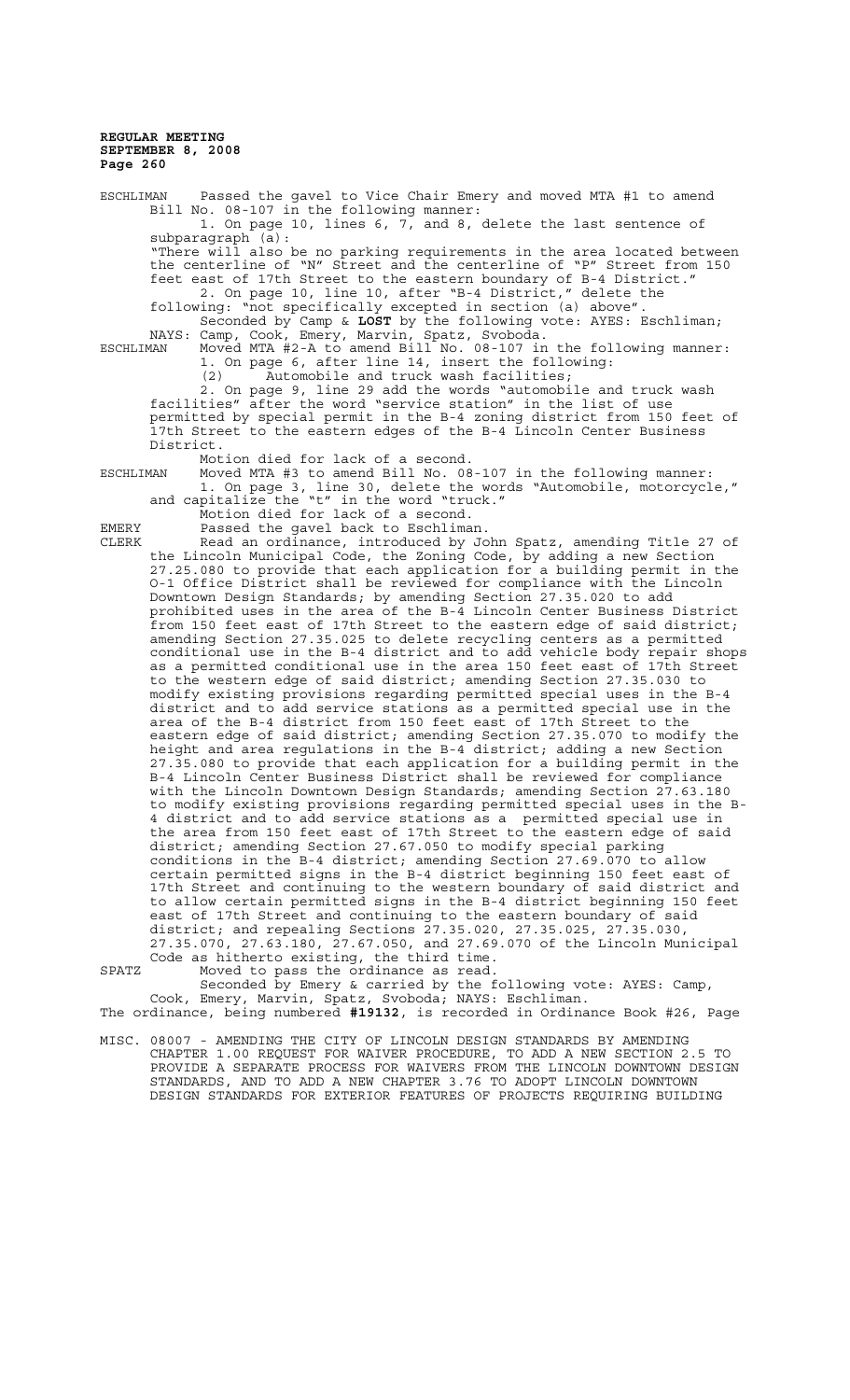PERMITS IN THE B-4 LINCOLN CENTER BUSINESS DISTRICT AND THE O-1 OFFICE DISTRICT. (RELATED ITEMS: 08-107, 08R-187, 08-108) (ACTION DATE: 8/25/08) (8/25/08 - ACTION DELAYED 2 WKS. TO 9/8/08) - PRIOR to reading: SPATZ Moved MTA #7 to amend Bill No. 08R-187 in the following manner: 1. On page one, after line 18, insert the following language: BE IT FURTHER RESOLVED that not later than two years following the adoption of this resolution the Planning Department, after receipt of public input, shall submit a report to the City Council entitled Bi-Annual Review of the Lincoln Downtown Design Standards. Such report shall include new and pertinent information or any other factors regarding the success of the Design Standards in implementing the community goals for downtown Lincoln. Such report may include specific community goals for downtown Lincoln. proposals to amend the Design Standards. Seconded by Camp & carried by the following vote: AYES: Camp, Cook, Emery, Eschliman, Marvin, Spatz, Svoboda; NAYS: None. SVOBODA Moved MTA #8 to amend Bill No. 08R-187 by adding the following language at the end of the first paragraph of Section 5. Waivers and Appeal: To the extent that compliance with these design standards is impractical or impossible, or would result in economic hardship to the owner due to the small size, shape, or other physical characteristics of the site, and the ownership and boundaries of the site have not changed since the effective date of these design standards, there shall be a presumption in favor of granting the waiver. Seconded by Camp & **LOST** by the following vote: AYES: Eschliman, Svoboda; NAYS: Camp, Cook, Emery, Marvin, Spatz. CLERK Read the following amended resolution, introduced by John Spatz, who moved its adoption: A-85010 WHEREAS, the City of Lincoln has previously adopted the City of Lincoln Design Standards by Resolution No. A-80518; and WHEREAS, the Lincoln-Lancaster County Planning Department has proposed amendments to the City of Lincoln Design Standards to amend Chapter 1.00 Request for Waiver Procedure to add a new Section 2.5 to provide a separate process for waivers from the Lincoln Downtown Design Standards; and to add a new Chapter 3.76 to adopt Lincoln Downtown Design Standards for exterior features of projects requiring building permits in the B-4 Lincoln Center Business District and the O-1 Office District.<br>NOW. THEREFORE, BE IT RESOLVED by the City Council of the City of Lincoln, Nebraska: That the City of Lincoln Design Standards, adopted by the City Council on November 6, 2000 by Resolution No. A-80518, be and the same are hereby amended by:<br>1. Adding a n 1. Adding a new Section 2.5 to Chapter 1.00 "Request for Waiver, Procedure" as shown on Attachment "A" which is attached he as shown on Attachment "A" which is attached hereto and incorporated herein by reference; and 2. Adding a new Chapter 3.76 "Lincoln Downtown Design 2. Adding a new Chapter 3.76 "Lincoln Downtown Design<br>Standards" as shown on Attachment "B" which is attached hereto and incorporated herein by reference. BE IT FURTHER RESOLVED that the above amendments to the Design Standards shall only apply to building permit applications filed on or after the adoption of this Resolution. BE IT FURTHER RESOLVED that not later than two years following the adoption of this resolution the Planning Department, after receipt of public input, shall submit a report to the City Council entitled Bi-Annual Review of the Lincoln Downtown Design Standards. Such report shall include new and pertinent information or any other factors regarding the success of the Design Standards in implementing the community goals for downtown Lincoln. Such report may include specific proposals to amend the Design Standards. Introduced by Jon Spatz Seconded by Cook & carried by the following vote: AYES: Camp, Cook, Emery, Eschliman, Marvin, Spatz, Svoboda; NAYS: None.